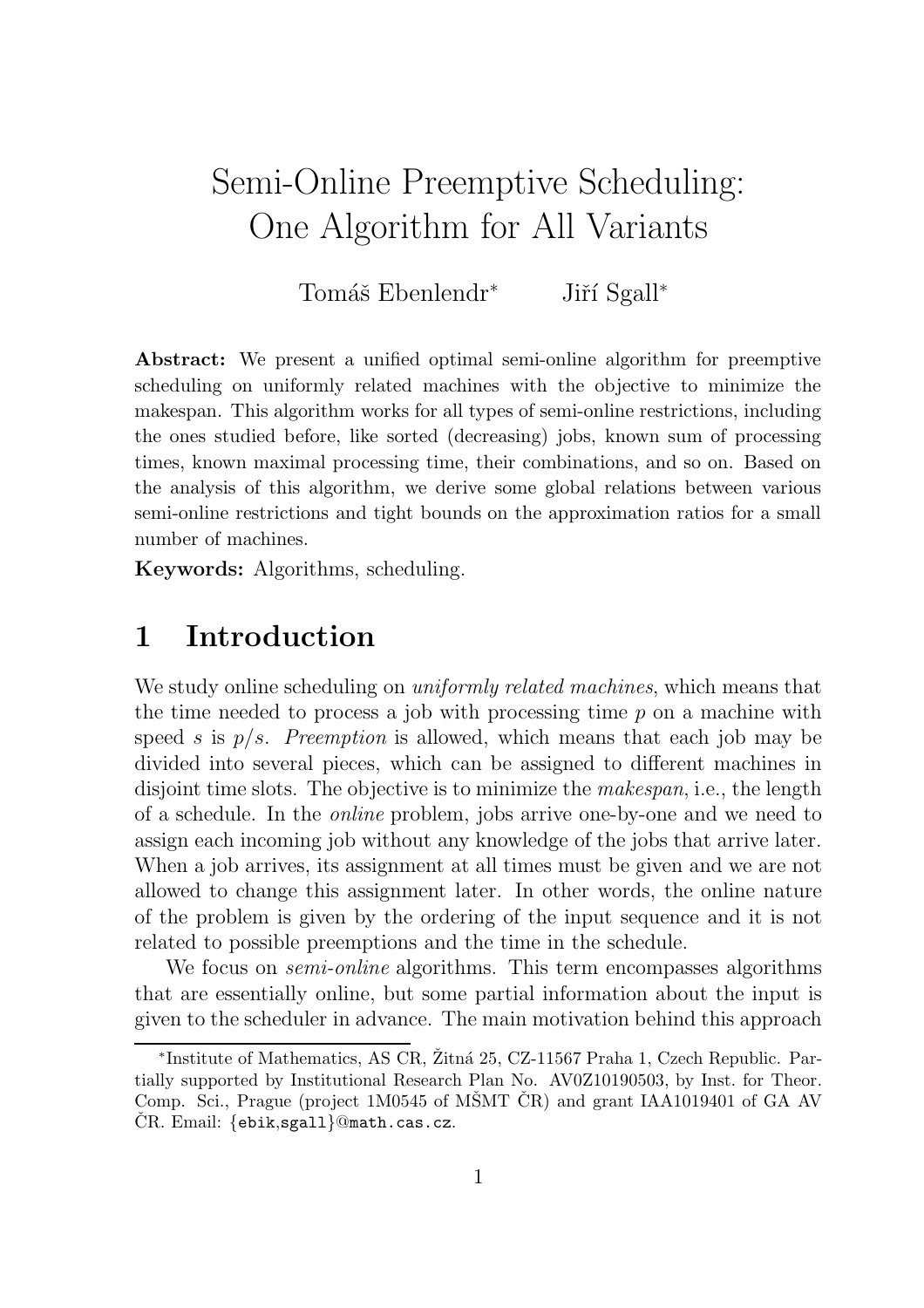is the observation that the classical competitive analysis is too pessimistic compared to practical results, or, in other words, the adversary who may arbitrarily determine the input sequence is too powerful. In practice, the inputs are not completely arbitrary, and it may be reasonable to restrict the set of inputs. In scheduling, numerous semi-online models have been studied; typical examples include (sequences of) jobs with decreasing processing times, jobs with bounded processing times, sequences with known total processing times of jobs and so on. Most of these models can be viewed as online algorithms on a restricted set of input sequences. Restrictions of this type have been studied also for other online problems; the most prominent example is paging with locality of reference [1].

### Our results

We give a semi-online algorithm for preemptive scheduling on uniformly related machines which is optimal for any chosen semi-online restriction, see Section 2. This means not only the cases listed above—the restriction can be given as an arbitrary set of sequences that are allowed as inputs. For any semi-online restriction, the algorithm achieves the best possible approximation ratio for any number of machines and any particular combination of machine speeds; it is deterministic, but its approximation ratio matches the best possible approximation ratio of any randomized algorithm. This generalizes and unifies previous results for various special cases of semi-online preemptive scheduling. We find such a general result providing a provably optimal algorithm for many problems quite exceptional not only in the area of scheduling but also in the whole area of online algorithms. Our result also provides a clear separation between the design of the algorithm and the analysis of the optimal approximation ratio. While the algorithm is always the same, analysis of the optimal ratio depends on the studied restrictions. Nevertheless, the general result also provides crucial new insights and methods and thus we can analyze the optimal ratio in cases that have been out of reach with previously known techniques.

For typical semi-online restrictions, we show that the optimal ratio can be computed by linear programs (with machine speeds as parameters). Studying these linear programs allows us to progress in two directions. First, we are able to completely analyze the optimal ratio for particular cases with a small number of machines. Second, we are able to study the relations between the optimal approximation ratios for different semi-online restrictions and give some bounds for a large number of machines.

The exact analysis of special cases for a small number of machines was given in [6, 3, 11] for various restrictions, and in many more cases for nonpreemptive scheduling. Typically, these results involve similar but ad hoc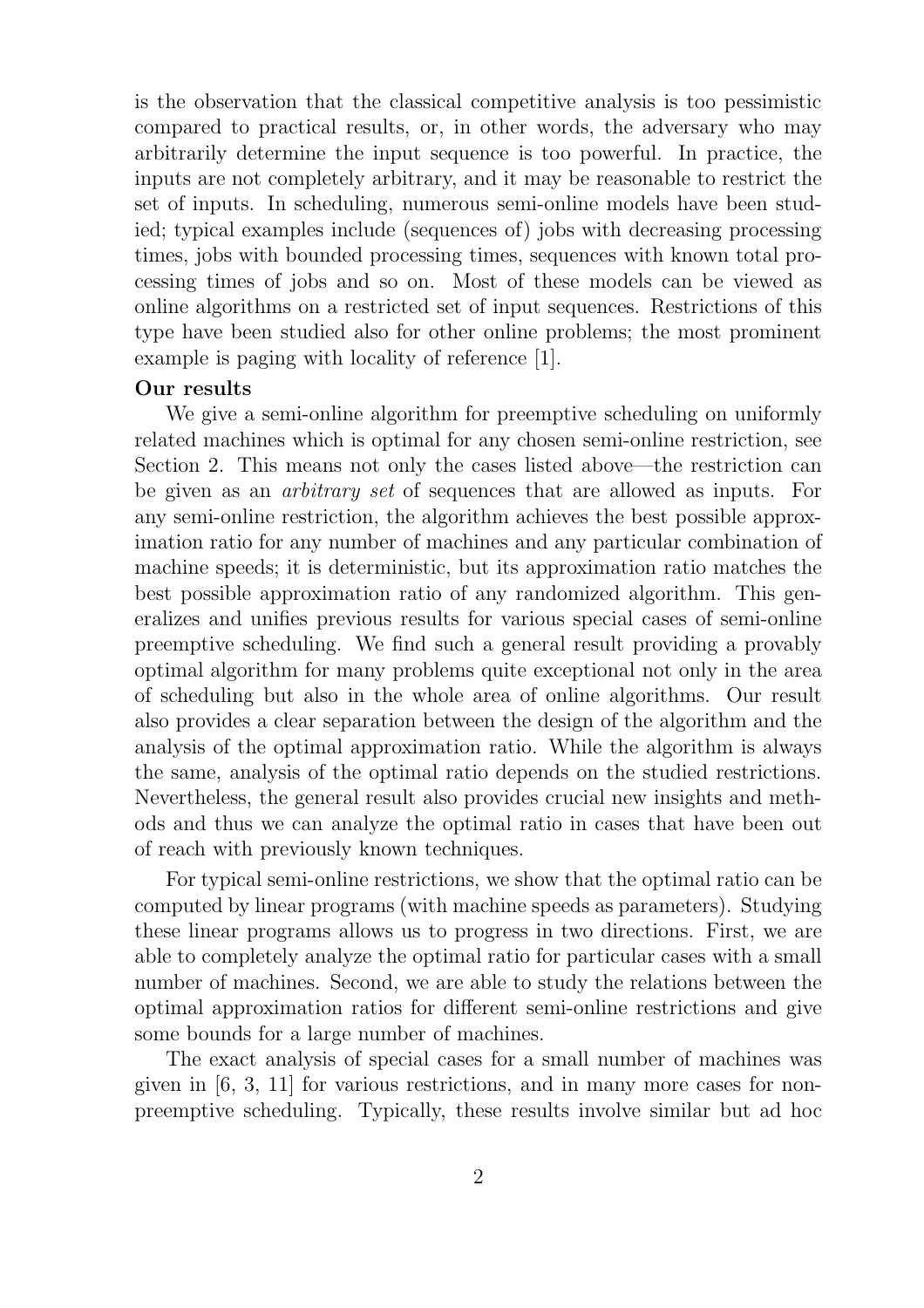algorithms and an extensive case analysis which is tedious to verify, and can be done for two uniformly related machines or for more identical machines. Using our linear programs we can calculate the ratio as a formula in terms of speeds. This is a fairly routine task which can be simplified (but not completely automated) using standard mathematical software. Once the solution is known, verification amounts to checking the given primal and dual solutions for the linear program. We give a few examples of such results in Section 3; typically the verification is reasonably simple for  $m = 3$  or  $m=4$ .

Another research direction is to compute, for a given semi-online restriction, the optimal approximation ratio which works for any number of machines and combination of speeds. This task appears to be much harder, and even in the online case we only know that the ratio is between 2.054 and  $e \approx 2.718$ ; the lower bound is shown by a computer-generated hard instance with no clear structure [4]. Only for identical machines, the exact ratio for any number of machines is known (i) for the online case, where it tends to  $e/(e-1) \approx 1.58$  [2], and (ii) for non-increasing processing times, where it tends to  $(1+\sqrt{3})/2 \approx 1.366$  [13].

We are able to prove certain relations between the approximation ratios for different restrictions. Some basic restrictions form an inclusion chain: The inputs where the first job has the maximal size (which is equivalent to known maximal size) include the inputs with non-increasing processing times, which in turn include the inputs with all jobs of equal size. Typically, the hard instances have non-decreasing processing times. Thus, one expected result is that the restriction to non-increasing processing times gives the same approximation ratio as when all jobs have equal size, even for any particular combination of speeds. The overall approximation ratio is at most 1.52, see Section 3.3. On the other hand, for known maximal size of a job we have a computer-generated hard instance with approximation ratio 1.88 with  $m = 120$ <sup>1</sup>. Thus restricting the jobs to be non-increasing helps the algorithm much more than just knowing the maximal size of a job. This is different from identical machines, where knowing the maximal size is equally powerful as knowing that all the jobs are equal, see [13].

More interestingly, the overall approximation ratio with known sum of processing times is the same as in the online case—even though for a small fixed number of machines knowing the sum provides a significant advantage. This is shown by a padding argument, see Section 3.1.1. In fact this is true also in presence of any additional restriction that allows scaling input sequences, taking a prefix, and extending the input by small jobs at the end.

<sup>&</sup>lt;sup>1</sup>See the Maple output at http://www.math.cas.cz/~sgall/ps/semirel-pmax.mpl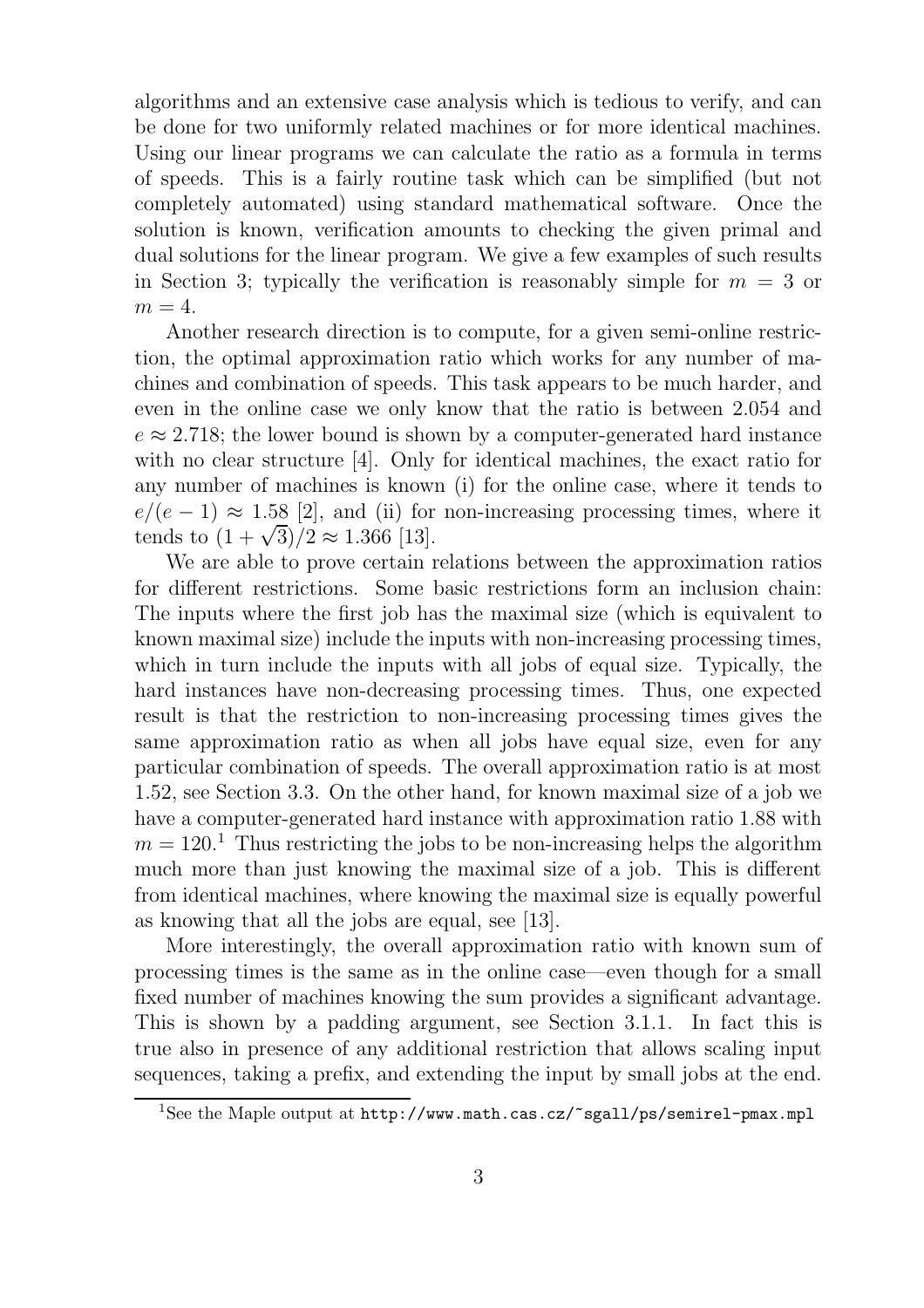Thus, for example, the overall approximation ratio with non-increasing jobs and known sum of processing times is at least 1.366, using the bound for identical machines from [13].

#### Preliminaries

Let  $M_i$ ,  $i = 1, 2, \ldots, m$  denote the m machines, and let  $s_i$  be the speed of  $M_i$ . W.l.o.g. we assume that the machines are sorted by decreasing speeds, i.e.,  $s_1 \geq s_2 \geq \ldots \geq s_m$ . To avoid degenerate cases, we assume that  $s_1 > 0$ . The vector of speeds is denoted **s**. The sum of speeds is denoted  $S = \sum_{i=1}^{m} s_i$ and  $S_k = \sum_{i=1}^k s_i$  is the sum of k largest speeds. To simplify the description of the algorithm, we assume that there are infinitely many machines of speed zero, i.e.,  $s_i = 0$  for any  $i > m$ . (Scheduling a job on one of these zero-speed machines means that we do not process the job at the given time at all.) Let  $\mathcal{J} = (p_j)_{j=1}^n$  denote the input sequence of jobs, where *n* is the number of jobs and  $p_j \geq 0$  is the size, or processing time, of jth job. The sum of processing times is denoted  $P = P(\mathcal{J}) = \sum_{j=1}^{n} p_j$ . Given  $\mathcal{J}$  and  $i \leq n$ , let  $\mathcal{J}_{[i]}$  be the prefix of  $\mathcal J$  obtained by taking the first i jobs.

The time needed to process a job  $p_j$  on machine  $M_i$  is  $p_j/s_i$ ; each machine can process at most one job at any time. Preemption is allowed, which means that each job may be divided into several pieces, which can be assigned to different machines, but any two time slots to which a single job is assigned must be disjoint (no parallel processing of a job); there is no additional cost for preemptions. Formally, if  $t_i$  denotes the total length of the time intervals when the job  $p_j$  is assigned to machine  $M_i$ , it is required that  $t_1s_1 + t_2s_3 +$  $\cdots + t_m s_m = p_j$ . (A job may be scheduled in several time slots on the same machine, and there may be times when a partially processed job is not running at all.) In the (semi-)online version of this problem, jobs arrive oneby-one and at that time the algorithm has to give a complete assignment of this job at all times, without the knowledge of the jobs that arrive later. The objective is to find a schedule of all jobs in which the maximal completion time (the makespan) is minimized.

For an algorithm A, let  $C_{\text{max}}^{\mathsf{A}}[\mathcal{J}]$  be the makespan of the schedule of  $\mathcal{J}$ produced by A. By  $C_{\text{max}}^*[\mathcal{J}]$  we denote the makespan of the optimal offline schedule of  $\mathcal J$ . An algorithm A is an R-approximation if for every input J, the makespan is at most R times the optimal makespan, i.e.,  $C_{\text{max}}^{\mathbf{A}}[\mathcal{J}] \leq$  $R \cdot C_{\text{max}}^*[\mathcal{J}]$ . In case of a randomized algorithm, the same must hold for every input for the expected makespan of the online algorithm,  $\mathbb{E}[C_{\text{max}}^{\mathsf{A}}[\mathcal{J}]] \leq$  $R \cdot C_{\text{max}}^*[\mathcal{J}]$ , where the expectation is taken over the random choices of the algorithm.

The optimal makespan can be computed as

$$
C_{\max}^*[{\mathcal{J}}] = \max\{P/S, \max_{k=1}^{m-1}\{P_k/S_k\}\},\tag{1}
$$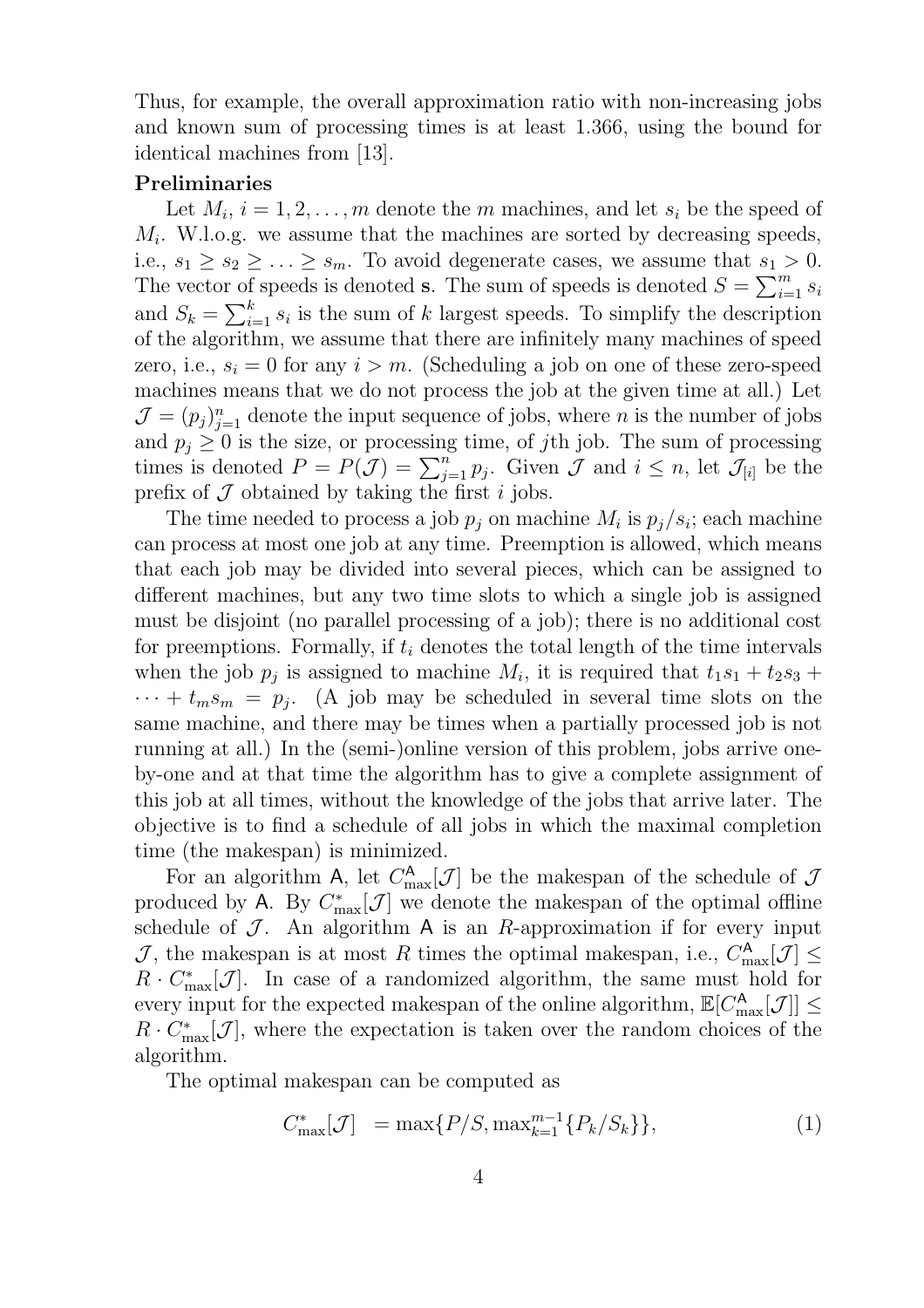where  $P_k$  denotes the sum of k largest processing times in  $\mathcal J$  and  $S_k$  is the sum of k largest speeds. It is easy to see that the right-hand side is a lower bound on the makespan, as the first term gives the minimal time when all the work can be completed using all machines fully, and similarly the term for k is the minimal time when the work of  $k$  largest jobs can be completed using k fastest machines fully. The tightness of this bound follows from [10, 8, 5].

#### Semi-online restrictions and previous work

We define a general semi-online input restriction to be simply a set  $\Psi$ of allowed inputs, also called input sequences. We call a sequence an partial input if it is a prefix of some input sequence; the set of all partial inputs is denoted pref( $\Psi$ ). Thus partial inputs are exactly the sequences that the algorithm can see at some point. A (randomized) semi-online algorithm A with restriction  $\Psi$  is an R-approximation algorithm if  $\mathbb{E}[C_{\text{max}}^{\mathsf{A}}[\mathcal{J}]] \leq R$ .  $C_{\text{max}}^*[\mathcal{J}]$  for any  $\mathcal{J} \in \Psi$ . Note that this implies the same condition even for any  $\mathcal{J} \in \text{pref}(\Psi)$ .

Below we list some of the restrictions that are studied in literature, together with the notation that we are going to use, previous work, and our results.

Known sum of processing times,  $\sum p_i = P$ . For a given value  $\bar{P}$ ,  $\Psi$  contains all sequences with  $P = \overline{P}$ . We prove that the overall ratio is surprisingly the same as in the general online case, on the other hand we note that for  $m = 2$ , 1-approximation is possible and we analyze the cases of  $m = 3, 4.$ 

Non-increasing processing times, denoted  $decr$ .  $\Psi$  contains all sequences with  $p_1 \geq p_2 \geq \cdots \geq p_n$ . For  $m = 2$ , the optimal algorithm for all speeds was analyzed in [6] and for identical machines in [13]. We prove that for any speeds this case is the same as the case with all jobs equal. We analyze the cases for  $m = 2, 3$ , and prove some bounds for larger m.

Known optimal makespan,  $C_{\text{max}}^* = T$ . For a given value  $\bar{T}$ ,  $\Psi$  contains all sequences with  $C_{\text{max}}^*[\mathcal{J}] = \overline{T}$ . In this case 1-approximation semi-online algorithm is known for any speeds, see [5].

**Known maximal job size,**  $p_{\text{max}} = p$ . For a given value  $\bar{p}$ ,  $\Psi$  contains all sequences with  $\max p_j = \bar{p}$ . It is easy to see that this restriction is equivalent to the case when the first job is maximal, as any algorithm for that special case can be used also for the case when the maximal job arrives later. Thus this restriction also includes non-increasing jobs. This restriction was introduced in [9] for non-preemptive scheduling on 2 identical machines. In [13] it is shown that for identical machines, the approximation ratio is the same as when the jobs are non-increasing. We show that this is not the case for general speeds.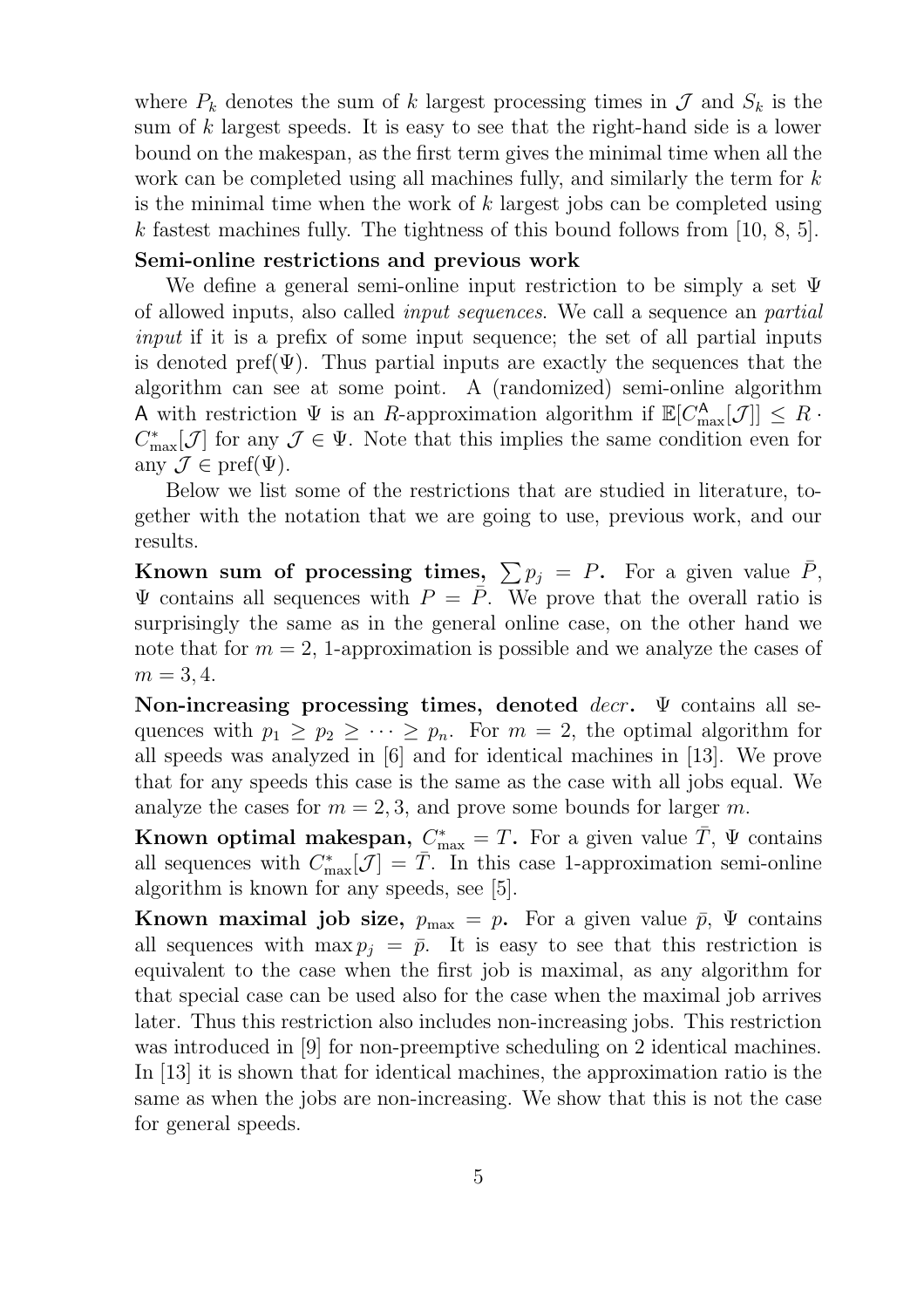Tightly grouped processing times,  $p_j \in [p, \alpha p]$ . For given values  $\bar{p}$  and  $\alpha$ ,  $\Psi$  contains all sequences with  $p_i \in [p, \alpha p]$  for each j. This restriction was introduced in [9] for non-preemptive scheduling on 2 identical machines. Tight bounds for preemptive scheduling on 2 uniformly related machines were given in [3].

Inexact partial information. In this case, some of the previously considered values (optimal makespan, sum of job sizes, maximal job size) is not known exactly but only up to a certain factor. These variants were studied first in [15] without preemption and then in [11] for preemptive scheduling; both on identical machines.

**Online scheduling.** Here  $\Psi$  contains all sequences. In our (i.e., the authors and Wojtek Jawor) previous work [4], we have designed an optimal online algorithm for all speed vectors. The algorithm and the proof of the main result in this paper generalize that result, using the same techniques, however, some technical issues have to be handled carefully to achieve the full generality of our new result. Online preemptive scheduling was studied first in [2].

The paper [12] is probably the first paper which studied and compared several notions of semi-online algorithms, including known sum of processing times. Some combination of the previous restrictions were studied in [14] for non-preemptive scheduling on identical machines. We should note that there are also semi-online models that do not fit into our framework at all. For example, the algorithm may get a hint which job is the last one, or it is allowed to store some job(s) in a buffer.

## 2 The optimal algorithm

The new algorithm is based on the algorithm for online scheduling from [4]. Since the technical parts are similar, we have chosen to present the precise description and proofs only in Appendix A. In this section we present the key ideas with emphasis on the issues that need to be handled differently in the more general semi-online setting.

Suppose that we are given a parameter  $r$  and we try to develop an  $r$ approximation algorithm. In the online case, we simply make sure that the current job completes by time r times the current optimal makespan. In the semi-online case, if the restriction is not closed under taking a prefix, this would be too pessimistic. It may happen that the current partial input is not in  $\Psi$  and we know that any extension in  $\Psi$  has much larger optimal makespan; then we can run the current job on a slow machine. For this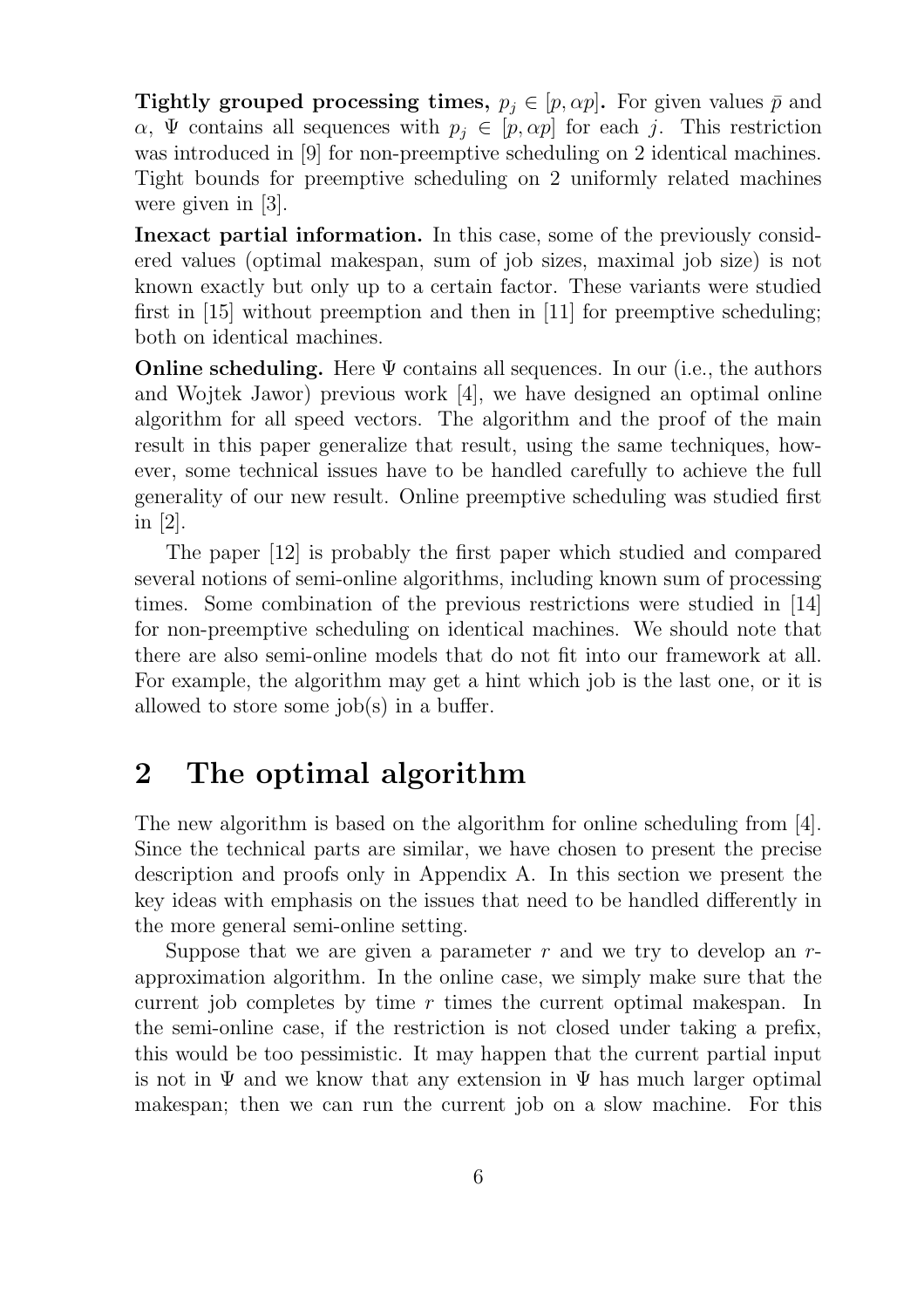purpose, we define the appropriate quantity to be used instead of the current optimal makespan.

**Definition 2.1** For an input restriction  $\Psi$  and a partial input  $\mathcal{J} \in \text{pref}(\Psi)$ , we define the optimal makespan as the infimum over all possible end extensions of  $J$  that satisfy  $\Psi$ :

$$
C_{\max}^{*,\Psi}[\mathcal{J}] = \inf \{ C_{\max}^*[\mathcal{J}'] \mid \mathcal{J}' \in \Psi \& \mathcal{J} \text{ is a prefix of } \mathcal{J}' \}
$$

Note that for any input sequence  $\mathcal{J} \in \Psi$  we have  $C_{\text{max}}^*[\mathcal{J}] = C_{\text{max}}^{*,\Psi}[\mathcal{J}].$ 

### Algorithm RatioStretch

Our algorithm takes as a parameter a number  $r$  which is the desired approximation ratio. Later we show that for the right choice of this parameter, our algorithm is optimal. Given  $r$ , we want to schedule each incoming job so that it completes at time  $r \cdot C_{\text{max}}^{*,\Psi}[\mathcal{J}_{[j]}].$  If this is done for each job, the algorithm is obviously r-approximation.

Even when we decide the completion time of a job, there are many ways to schedule it given the flexibility of preemptions. We choose a particular one based on the notion of a virtual machine from [5, 4]. We define the ith *virtual machine*, denoted  $V_i$ , so that at each time  $\tau$  it contains the *i*th fastest machine among those real machines  $M_1, M_2, \ldots, M_m$  that are idle at time  $\tau$ . Due to preemptions, a virtual machine can be thought and used as a single machine with changing speed. When we schedule (a part of) a job on a virtual machine during some interval, we actually schedule it on the corresponding real machines that are uniquely defined at each time.

Upon arrival of a job j we compute a value  $T_j$  defined as  $r \cdot C_{\max}^{*,\Psi}[\mathcal{J}_{[j]}].$ Then we find two adjacent virtual machines  $V_k$  and  $V_{k+1}$ , and time  $t_j$ , such that if we schedule j on  $V_{k+1}$  in the time interval  $(0, t_j]$  and on  $V_k$  from  $t_j$ on, then  $j$  finishes exactly at time  $T_j$ .

We need to show that we can always find such machines  $V_k$  and  $V_{k+1}$ . Since we have added the machines of speed 0, it only remains to prove that each job can fit on  $V_1$ . This is true for the appropriate value of r.

Before we sketch the proof, we make a few remarks concerning efficiency and uniformity of the algorithm. The only parts of the algorithm that depend on the semi-online restriction are (i) the computation of the optimal approximation ratio and (ii) the computation of  $C_{\text{max}}^{*,\Psi}[\mathcal{J}]$ . The rest of the algorithm is independent of the restriction and very efficient. Similarly to the online algorithms, for semi-online algorithms we generally do not require the computation to be polynomial time. For a general restriction the optimal algorithm cannot be efficient. (If the set of input sequences is, e.g., not recursive, then it may be algorithmically undecidable how much time we have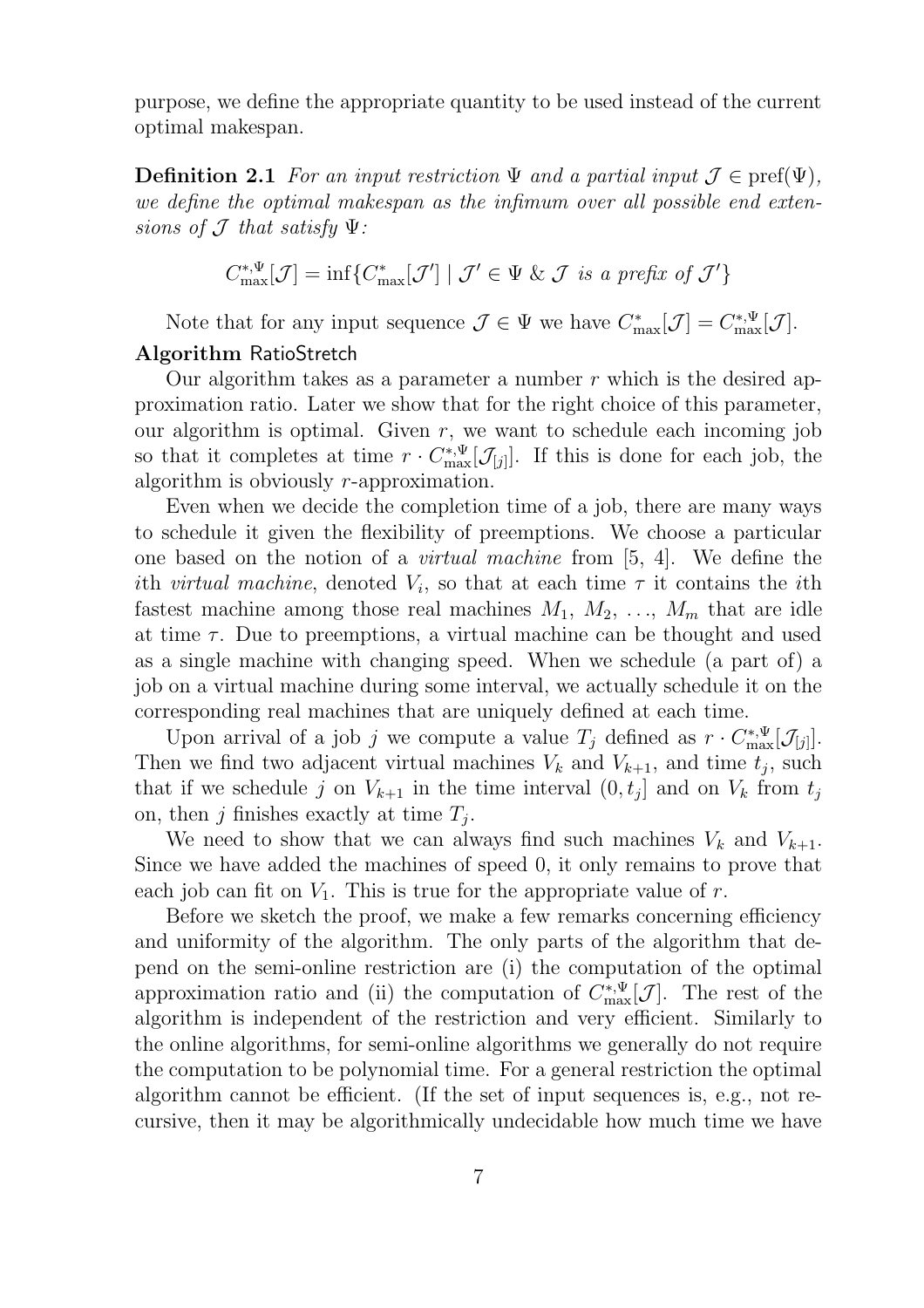even for scheduling the first job. Besides, there are more possible restrictions than algorithms.) Nevertheless, the algorithm is efficient for many natural restrictions. Computing  $C_{\text{max}}^{*,\Psi}[\mathcal{J}]$  is usually simple. If the restriction is closed under taking prefixes, then it is equal to  $C_{\text{max}}^*[\mathcal{J}]$ . In other cases it is easy to see which extension has the smallest makespan. Computing the optimal approximation ratio is more difficult, but in Section 3 it is shown that in many natural cases it reduces to linear programming. Alternatively, we can use any upper bound on the approximation ratio and give to the algorithm as a parameter.

### Optimality of Algorithm RatioStretch

Our goal is to show that Algorithm RatioStretch works whenever the parameter r is at least the optimal approximation ratio for the given  $\Psi$ and s. We actually prove the converse: Whenever for some instance  $\mathcal J$ Algorithm RatioStretch with the parameter  $r$  fails, we prove that there is no r-approximation algorithm.

This is based on a generalization of a lemma from [7] which provides the optimal lower bounds for online algorithms, as shown in [4]. The key observation in its proof is this: On an input  $\mathcal{J}$ , if the adversary stops the input sequence at the ith job from the end, any r-competitive online algorithm must complete by time  $r$  times the current optimal makespan, and after this time, in the schedule of  $\mathcal J$ , only  $i-1$  machines can be used. This bounds the total work of all the jobs in terms of  $r$  and optimal makespans of the prefixes, and thus gives a lower bound on  $r$ . To generalize to an arbitrary restriction  $\Psi$ , we need to deal with two issues.

First, the adversary cannot stop the input if the current partial input is not in  $\Psi$ . Instead, the sequence then must continue so that its optimal makespan is the current  $C_{\text{max}}^{*,\Psi}$  (or its approximation). Consequently, the bound obtained uses  $C_{\text{max}}^{*,\Psi}$  in place of previous  $C_{\text{max}}^*$ , which possibly decreases the obtained bound.

Second, for a general semi-online restriction, using the last m prefixes of  $J$  may not give the best possible lower bound. E.g., the restriction may force that some job is tiny, and thus using the prefix ending at this job is useless; in general, we also cannot remove such a job from the input sequence. To get a stronger lower bound, we choose a subsequence of important jobs from J and bound their total work in terms of values  $C_{\text{max}}^{*,\Psi}$  of the prefixes of the original sequence  $\mathcal{J}$ .

Lemma 2.2 Let A be any randomized R-approximation semi-online algorithm for preemptive scheduling on m machines with an input restriction Ψ. Then for any partial input  $\mathcal{J} \in \text{pref}(\Psi)$ , for any k, and for any subsequence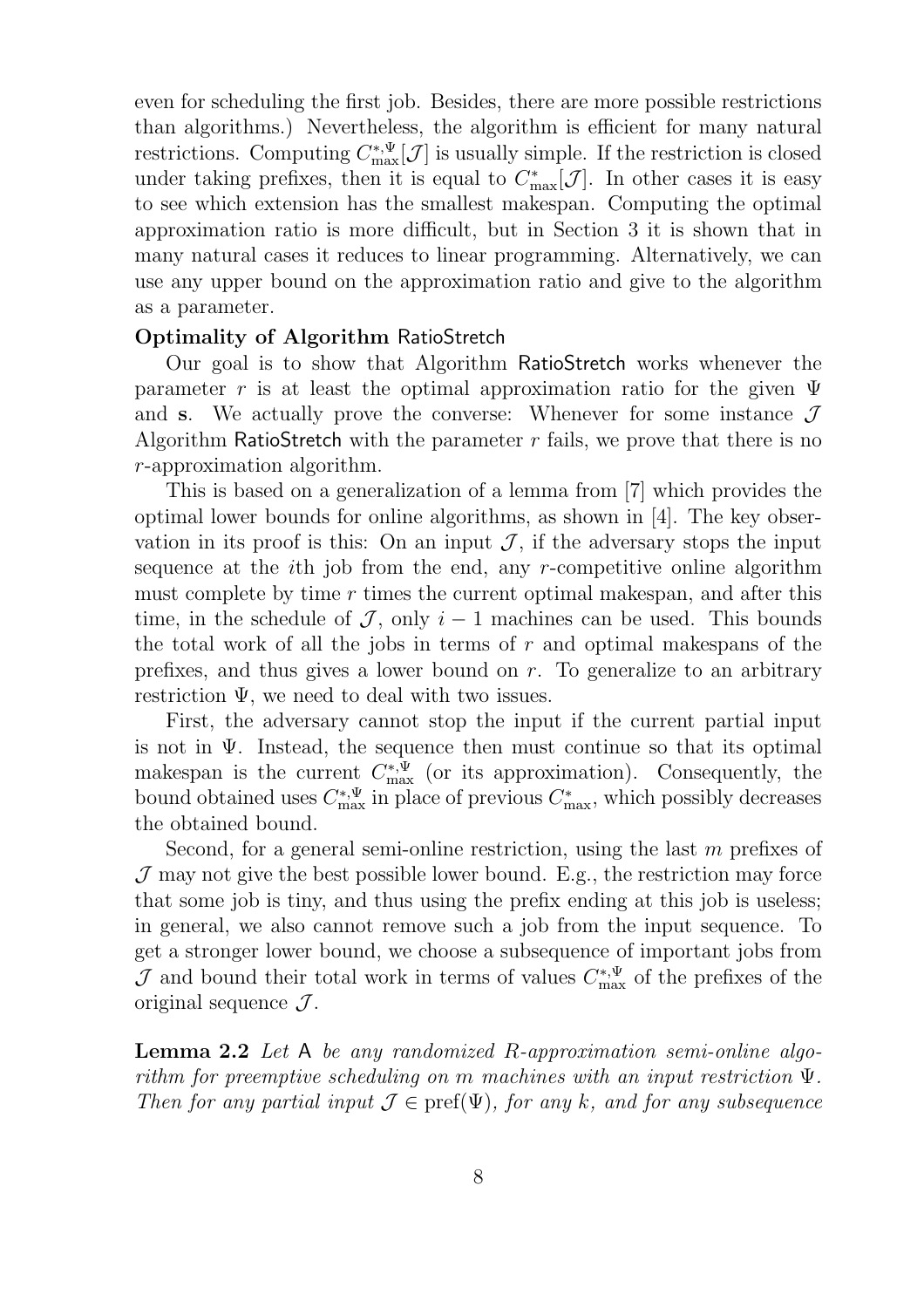of jobs  $1 \leq j_1 < j_2 < \cdots < j_k \leq n$  we have

$$
\sum_{i=1}^{k} p_{j_i} \leq R \cdot \sum_{i=1}^{k} s_{k+1-i} C_{\max}^{*,\Psi} [\mathcal{J}_{[j_i]}].
$$

We define  $r^{\Psi}$  to be the largest lower bound on the approximation ratio obtained by Lemma 2.2.

**Definition 2.3** For any vector of speeds s and any partial input  $\mathcal{J} \in \text{pref}(\Psi)$ ,

$$
r^{\Psi}(\mathbf{s}, \mathcal{J}) = \sup_{1 \le j_1 < j_2 < \dots < j_k \le n} \frac{\sum_{i=1}^k p_{j_i}}{\sum_{i=1}^k s_{k+1-i} \cdot C_{\max}^{*,\Psi}[\mathcal{J}_{[j_i]}]}.
$$

For any vector of speeds **s**, let  $r^{\Psi}(\mathbf{s}) = \sup_{\mathcal{J} \in \text{pref}(\Psi)} r^{\Psi}(\mathbf{s}, \mathcal{J})$ . Finally, let  $r^{\Psi} = \sup_{\mathbf{s}} r^{\Psi}(\mathbf{s}).$ 

With these definitions and Lemma 2.2, we can prove the following main theorem. If Algorithm RatioStretch cannot schedule the incoming job, we choose a subsequence including the jobs scheduled so far on the first virtual machine and the incoming job. We use Lemma 2.2 with this subsequence to argue that that no (randomized) algorithm can have the same approximation ratio.

**Theorem 2.4** For any restriction  $\Psi$  and vector of speeds s, Algorithm RatioStretch with a parameter  $r \geq r^{\Psi}(\mathbf{s})$  is an r-approximation algorithm for semi-online preemptive scheduling on m uniformly related machines. In particular,  $r^{\Psi}(\mathbf{s})$  (resp.  $r^{\Psi}$ ) is the optimal approximation ratio for semi-online algorithms for  $\Psi$  with speeds  $s$  (resp. with arbitrary speeds).

## 3 Reductions and linear programs

We have an abstract formula for  $r^{\Psi}(\mathbf{s})$  which gives the desired approximation ratio for any speeds and  $\Psi$  as a supremum over a bound for all partial inputs and all their subsequences. It is not obvious how to turn this into an efficient algorithm. Now we develop a general methodology how to compute the ratio using linear programs and apply it to a few cases.

We observed that for a general restriction it may be necessary to use an arbitrary subsequence in Definition 2.3. However, for many restrictions it is sufficient to use the whole sequence, similarly as for online scheduling. Usual restrictions are essentially of two kinds. The first type are those restriction that put conditions on individual jobs or their order. These restrictions are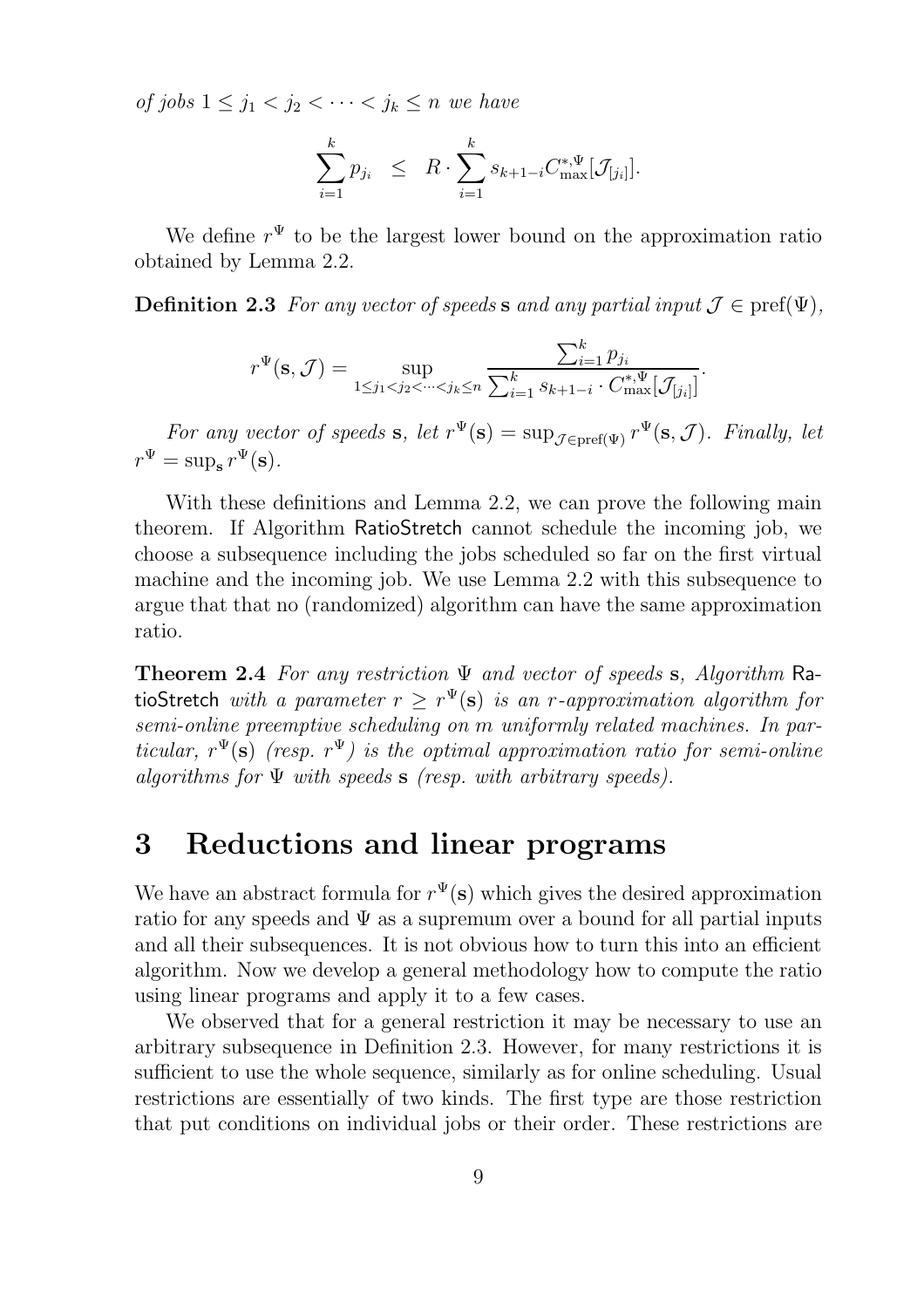closed under taking subsequences (not only prefixes), i.e., any subsequence of an input sequence is also in  $\Psi$ . The second type are those restriction where some global information is given in advance, like  $\sum p_j = P$  or  $C^*_{\text{max}} = T$ . These are not closed under taking subsequences, but are closed under permuting the input sequence. We define a large class of restrictions that includes both types of restrictions discussed above as well as their combinations; in particular it includes all the restrictions listed and studied here.

**Definition 3.1** An input restriction  $\Psi$  is proper if for any  $\mathcal{J} \in \Psi$  and any subsequence  $\mathcal I$  of  $\mathcal J$ , we have  $\mathcal I \in \text{pref}(\Psi)$  and furthermore  $C^{*,\Psi}_{\text{max}}[\mathcal I] \leq$  $C_{\text{max}}^{*,\Psi}[\mathcal{J}].$ 

**Definition 3.2** Let  $\Psi$  be a proper semi-online restriction and  $\mathcal{J} \in \text{pref}(\Psi)$ a partial input. We define

$$
\bar{r}^{\Psi}(\mathbf{s}, \mathcal{J}) = \frac{\sum_{j=1}^{n} p_j}{\sum_{j=1}^{n} s_{n+1-j} \cdot C_{\max}^{*,\Psi}[\mathcal{J}_{[j]}]}.
$$

From now on, we focus on proper restrictions. It may happen that  $r^{\Psi}(\mathbf{s}, \mathcal{J}) > \bar{r}^{\Psi}(\mathbf{s}, \mathcal{J})$ . By Definitions 2.3 and 2.3 we may take a subsequence of jobs  $\mathcal{I} = (p_{j_i})_{i=1}^k$  that achieves the value of  $\bar{r}^{\Psi}(\mathbf{s}, \mathcal{I}) \geq r^{\Psi}(\mathbf{s}, \mathcal{J}) - \varepsilon$  for any  $\varepsilon > 0$ . By the definition of a proper restriction,  $\mathcal{I} \in \text{pref}(\Psi)$ . Taking the supremum over all partial inputs, we obtain the following simpler formula for the optimal approximation ratio.

**Observation 3.3** For any proper restriction  $\Psi$ .

$$
r^{\Psi}(\mathbf{s}) = \sup_{\mathcal{J} \in \text{pref}(\Psi)} \bar{r}^{\Psi}(\mathbf{s}, \mathcal{J})
$$

Our strategy is to reduce the number of sequences  $\mathcal J$  that need to be taken into account. Typically, we show that the sequences must be sorted. Then we know which jobs are the biggest ones and we can express the optimal makespans for prefixes by linear constraints in job sizes. Maximizing the expression for  $\bar{r}^{\Psi}(\mathbf{s})$ , which gives the desired bound, is then reduced to solving one or several linear programs. The following observation helps us to limit the set of relevant sequences.

**Observation 3.4** Let  $\Psi$  be arbitrary proper restriction, let **s** be arbitrary speed vector, and let  $\mathcal{J}, \mathcal{J}' \in \text{pref}(\Psi)$ ,. be two partial inputs with n jobs. Suppose that for some  $b > 0$ :

$$
\sum_{j=1}^{n} p'_j = b \cdot \sum_{j=1}^{n} p_j, \text{ and}
$$
  

$$
(\forall i = 1, ..., n) \quad C_{\text{max}}^{*,\Psi}[\mathcal{J}'_{[i]}] \leq b \cdot C_{\text{max}}^{*,\Psi}[\mathcal{J}_{[i]}].
$$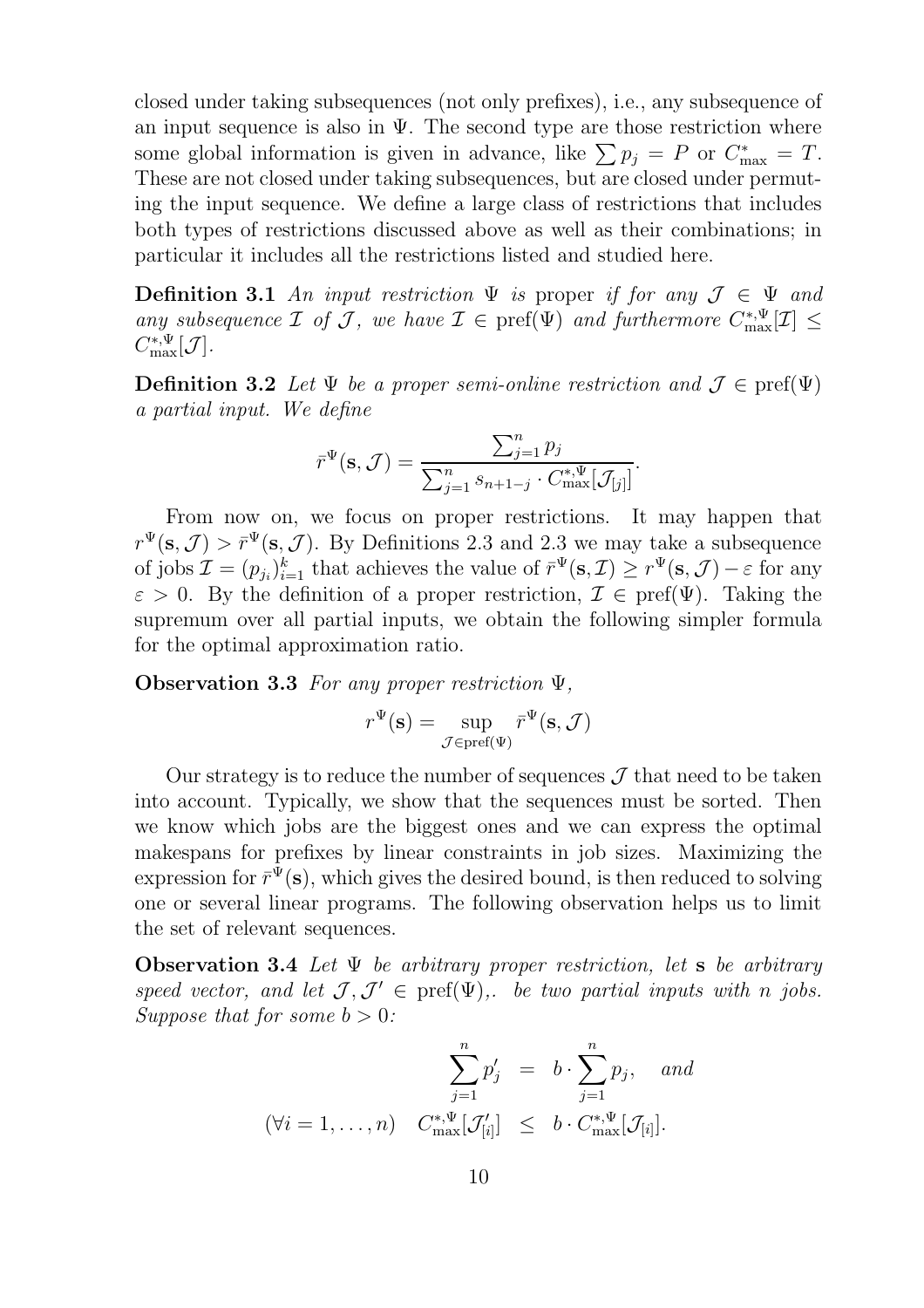Then  $\bar{r}(\mathbf{s}, \mathcal{J}') \geq \bar{r}(\mathbf{s}, \mathcal{J}).$ 

The observation follows immediately from the definition of  $\bar{r}^{\Psi}(\mathbf{s}, \mathcal{J})$ .

Whenever (i)  $\Psi$  is closed under permutations of the sequence and (ii) increasing the size of the last job of a partial input cannot decrease  $C_{\text{max}}^{*,\Psi}$ , the observation implies that it is sufficient to consider sequences of nondecreasing jobs: If  $\mathcal J$  contains two jobs with  $p_k < p_{k+1}$ , swapping them can only increase  $C_{\max}^{*,\Psi}[\mathcal{J}_{[k]}]$  and any other  $C_{\max}^{*,\Psi}[\mathcal{J}_{[i]}]$  remains unchanged; thus the observation applies with  $b = 1$ .

## 3.1 Known sum of processing times,  $\sum p_j = P$

Here we are given a value  $\bar{P}$  and  $\Psi$  contains all  $\mathcal J$  with  $P = \bar{P}$ . It can be easily verified that  $C_{\text{max}}^{*,\Psi}[\mathcal{J}] = \max\{C_{\text{max}}^*[\mathcal{J}], \bar{P}/S\}$  for any  $\mathcal{J}$  with  $P \leq \bar{P}$ .

Since we can permute the jobs and increasing the size of the last job does not decrease  $C_{\text{max}}^{*,\Psi}$ , Observation 3.4 implies that we can restrict ourselves to non-decreasing sequences  $\mathcal{J}$ . Furthermore, we may assume that  $P = \overline{P}$ : We know that  $P \leq \overline{P}$ , as otherwise  $\mathcal J$  is not a partial input. If  $P < \overline{P}$ , we scale up  $\mathcal J$  to  $\mathcal J'$  by multiplying all the sizes by  $b = P'/P$ . Observation 3.4 then applies, as each  $C_{\text{max}}^{*,\Psi}[\mathcal{J}'_{[i]}] = \max\{C_{\text{max}}^*[\mathcal{J}'_{[i]}], \bar{P}/S\}$  increases by at most the scaling factor b. Finally, we observe that we can restrict ourselves to sequences  $\mathcal J$  with less than m jobs. If  $n \geq m$ , we use the fact that  $C_{\max}^{*,\Psi}[\mathcal{J}_{[i]}] \geq \bar{P}/S$  for any i and obtain  $\bar{r}^{\Psi}(\mathbf{s}, \mathcal{J}) = P/(\sum_{i=1}^n s_{n+1-i}$ .  $C_{\max}^{*,\Psi}[\mathcal{J}_{[i]}]) \leq P/(\sum_{i=1}^n s_{n+1-i} \cdot \bar{P}/S) = 1$ , using  $n \geq m$  in the last step.

Summarizing, we can assume that  $\mathcal J$  is a non-decreasing sequence of  $n < m$  jobs with  $P = \overline{P}$ . (Note that this does not mean that the adversary uses fewer jobs than machines, as he may need to release some small jobs at the end of the prefix sequence, to extend it to a sequence in  $\Psi$ .) To obtain the worst case bound, we compute  $m-1$  linear programs, one for each value of n, and take the maximum of their solutions. The linear program for a given  $P$ , s, and n has variables  $q_i$  for job sizes and  $O_i$  for optimal makespans of the prefixes:

$$
\begin{array}{ll}\n\text{minimize} & r^{-1} = \frac{s_1 O_n + s_2 O_{n-1} + \dots + s_n O_1}{\bar{P}} \\
\text{subject to} \\
q_1 + \dots + q_n & = \bar{P} \\
\bar{P} & \leq (s_1 + s_2 + \dots + s_m) O_k \\
q_j + q_{j+1} + \dots + q_k & \leq (s_1 + s_2 + \dots + s_{k-j+1}) O_k \quad \text{for } 1 \leq j \leq k \leq n \\
q_j & \leq q_{j+1} \quad \text{for } j = 1, \dots, n-1 \\
0 & \leq q_1\n\end{array}
$$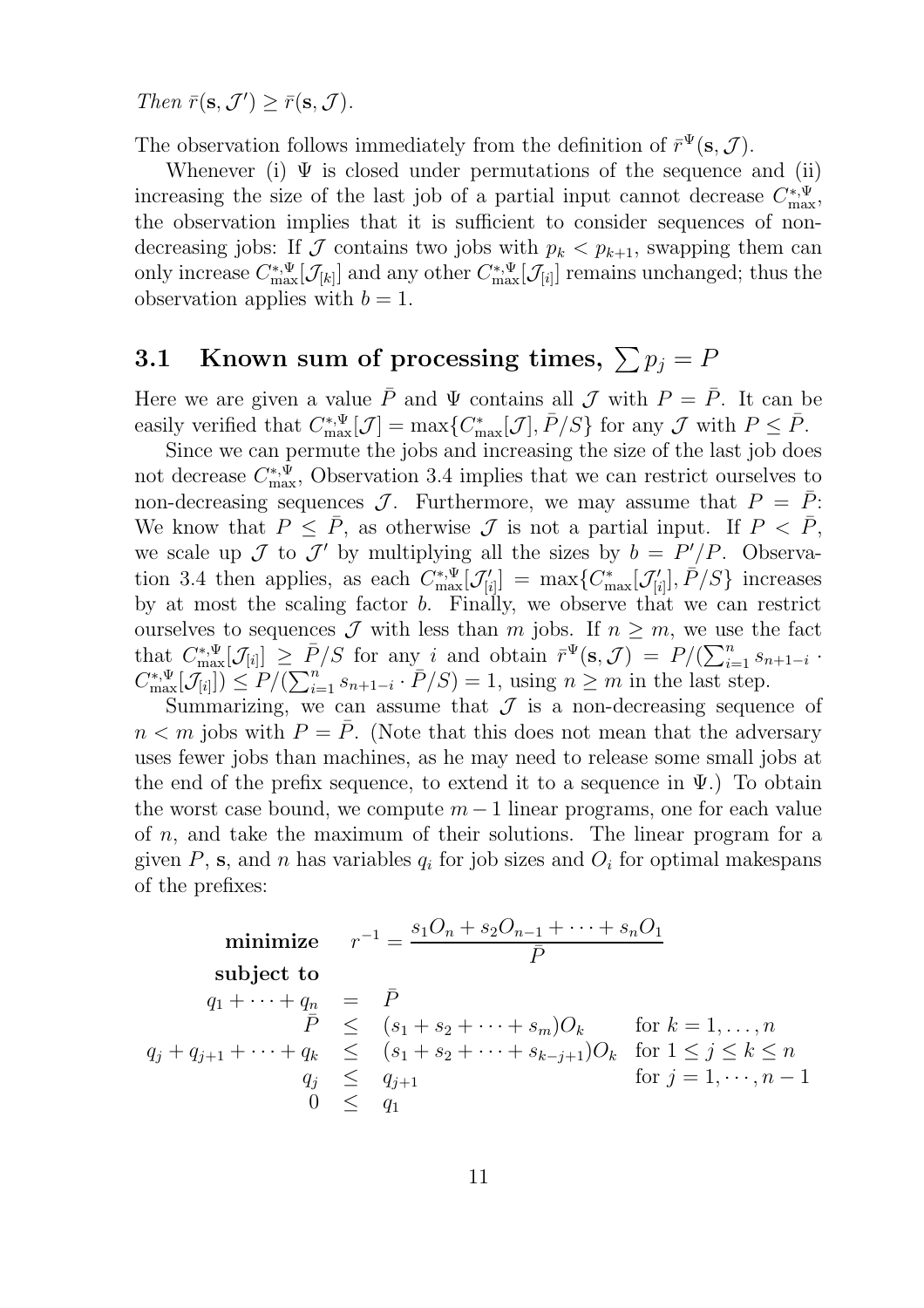If we fix the input sequence, i.e., the values of  $q_i$ , then the smallest objective is achieved for  $O_k$  as small as possible which is exactly the value of the optimal makespan, by the constraints involving  $O_k$ . Thus the linear program computes correctly the (inverse of the) value  $r^{\sum p_j = P}(\mathbf{s})$ . We can also see that the linear program scales and the optimum does not depend on the value  $P$ .

We now examine the special cases of  $m = 2, 3$ . The linear program is trivial for  $n = 1$ , and we conclude that for  $m = 2$  the approximation ratio is equal to 1, i.e., RatioStretch always produces an optimal schedule. We can see this also intuitively: The algorithm starts scheduling the incoming jobs in the interval  $[0, T_1)$  where  $T_1 > \bar{P}/S$ . Consider the first time when a job is scheduled at the first real machine  $M_1$ . It is always possible to schedule this job at the empty machine  $M_1$  so that it completes before the current optimal makespan. Furthermore, after  $M_1$  is used the first time, the algorithm guarantees that in the interval  $[0, T_1)$  there is only one real machine idle at any time. This in turn implies that the remaining jobs can be completed by time  $T_1$ , as the total size of all jobs is  $\bar{P} \leq S \cdot T_1$ .

For  $m = 3$ , it remains to solve the linear program for  $n = 2$ , which we do in Appendix B. The resulting ratio is:

$$
r^{\sum p_j = P}(s_1, s_2, s_3) = \begin{cases} \frac{s_1(s_1 + s_2)}{s_1^2 + s_2^2} & \text{for } s_1^2 \le s_2(s_2 + s_3) \\ 1 + \frac{s_2 s_3}{s_1(s_1 + s_2 + s_3) + s_2(s_1 + s_2)} & \text{for } s_1^2 \ge s_2(s_2 + s_3) \end{cases}
$$

The overall worst case ratio for three machines is  $\frac{2+\sqrt{2}}{3} \approx 1.138$  for  $s_1 = \sqrt{2}$   $s_1 = s_2 = 1$ . This should be compared with the uncertricted online associated  $\sqrt{2}$ ,  $s_2 = s_3 = 1$ . This should be compared with the unrestricted online case where the optimal ratio for two machines is 4/3 and for three machines 1.461.

#### 3.1.1 Padding

We prove a theorem that shows that knowing the total size of jobs does not improve the overall approximation ratio. This may sound surprising, as for two machines, knowing the sum allows to generate an optimal schedule, and also for three machines the improvement is significant. The same result holds also in presence of an additional restriction with suitable properties. Among the restrictions that we consider, the requirements are satisfied for non-increasing jobs, known maximal job size, or the online case. By " $\Psi$ ,  $\sum p_j = P$ " we denote the intersection of the two restrictions, i.e., the set of all sequences  $(p_j)_{j=1}^n \in \Psi$  such that  $\sum_{i=1}^n p_j = \overline{P}$  for a given value of  $\overline{P}$ 

We say that  $\Psi$  allows scaling if for any  $\mathcal{J} \in \Psi$  and  $b > 0$ , the modified sequence  $\mathcal{J}' = (bp_j)_{j=1}^n$  satisfies  $\mathcal{J}' \in \Psi$ . We say that  $\Psi$  allows padding if for any  $\mathcal{J} \in \Psi$ , there exists  $\varepsilon_0 > 0$  such that any sequence  $\mathcal{J}'$  created by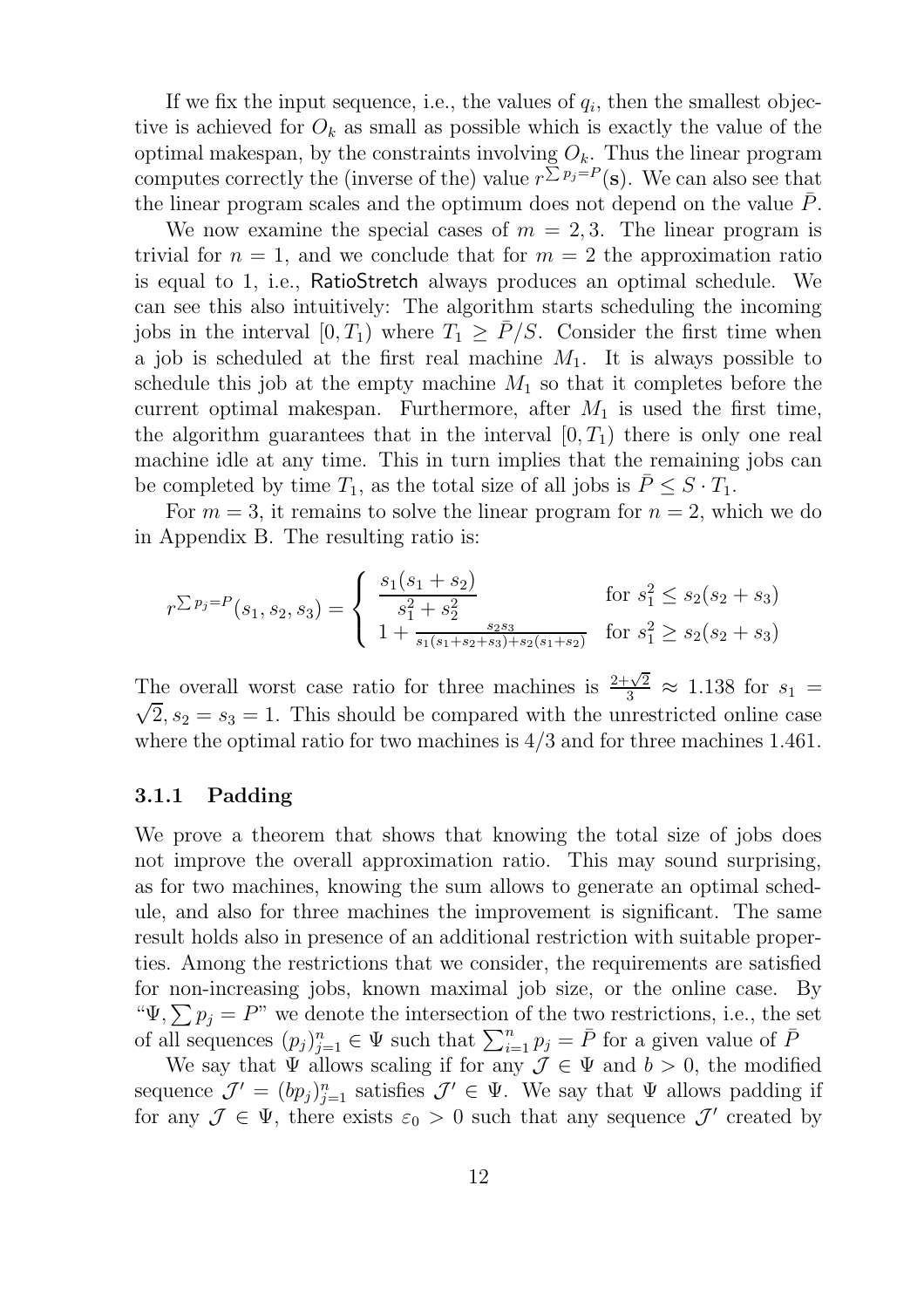extending J by an arbitrary number of equal jobs of size  $\varepsilon < \varepsilon_0$  at the end satisfies  $\mathcal{J}' \in \Psi$ .

**Theorem 3.5** Suppose that  $\Psi$  is proper, allows scaling, padding, and is closed under taking prefixes. Let  $\mathcal{J} \in \Psi$  and let **s** be arbitrary. Then for any  $\delta > 0$  there exists  $\mathcal{J}'$  and  $\mathbf{s}'$  such that

$$
\bar{r}^{\Psi,\sum p_j=P}(\mathbf{s}',\mathcal{J}')\geq \bar{r}^{\Psi}(\mathbf{s},\mathcal{J})/(1+\delta).
$$

Consequently,  $r^{\Psi,\sum p_j=P}=r^{\Psi}$ .

*Proof:* We fix s, J, and  $\overline{P}$  given to the algorithm with the restriction  $\sum p_j =$ P. We proceed towards constructing the appropriate  $s'$  and  $\mathcal{J}'$ .

Since  $\Psi$  allows scaling, the value  $C^{*,\Psi}_{\max}[\mathcal{J}]$  is multiplied by b when  $\mathcal J$  is scaled by b. Consequently, the value of  $\bar{r}^{\Psi}(\mathbf{s}, \mathcal{J})$  does not change when  $\mathcal{J}$ is scaled. Let  $\mathcal{J}' = (p'_j)_{j=1}^n$  be the sequence  $\mathcal J$  scaled so that  $\sum_{j=1}^n p'_j = \bar P$ . Then  $\bar{r}^{\Psi}(\mathbf{s}, \mathcal{J}') = \bar{r}^{\Psi}(\mathbf{s}, \mathcal{J}).$ 

Choose a small  $\sigma > 0$  so that  $\sigma < s_m$  and  $\sigma < \delta S/n$ . Let  $O_1 = p'_1/s_1$ , i.e., the optimal makespan after the first job. Let s' be the sequence of speeds starting with s and continuing with  $n + \bar{P}/(O_1\sigma)$  of values  $\sigma$ . The first condition on  $\sigma$  guarantees that s' is monotone and thus a valid sequence of speeds. The second condition guarantees that the added machines are sufficiently slow, so that for any sequence of at most  $n$  jobs, in particular for the prefixes of  $\mathcal{J}'$ , the makespan decreases by at most the factor of  $(1 + \delta)$ . Since  $\Psi$  is closed under taking prefixes,  $C_{\text{max}}^{*,\Psi}$  equals  $C_{\text{max}}^*$  for any sequence. Thus we conclude that  $\bar{r}^{\Psi}(\mathbf{s}', \mathcal{J}') \geq \bar{r}^{\Psi}(\mathbf{s}, \mathcal{J}')/(1+\delta).$ 

Finally, we have added sufficiently many new machines so that for any sequence of at most  $n$  jobs, the empty new machines can accommodate total work of  $\bar{P}$  without exceeding makespan  $O_1$ . This implies that for all prefixes of  $\mathcal{J}'$ ,  $C_{\max}^{*,\Psi,\sum p_j=P}[\mathcal{J}'_{[i]}]=C_{\max}^{*,\Psi}[\mathcal{J}'_{[i]}];$  thus  $\bar{r}^{\Psi,\sum p_j=P}(\mathbf{s}',\mathcal{J}')=\bar{r}^{\Psi}(\mathbf{s}',\mathcal{J}')$ .

Chaining the (in)equalities at the end of the last three paragraphs yields the theorem.  $\Box$ 

### 3.2 Known maximal processing time,  $p_{\text{max}} = p$

Here we are given  $\bar{p}$ , the maximal size of a job. As noted before, any algorithm that works with the first job being the maximal one can be easily changed to a general algorithm for this restriction. First it virtually schedules the maximal job and then it compares the size of each job to  $\bar{p}$ . If it is equal for the first time, it schedules the job to the time slot(s) it reserved by virtual scheduling at the beginning. Other jobs are scheduled in the same way in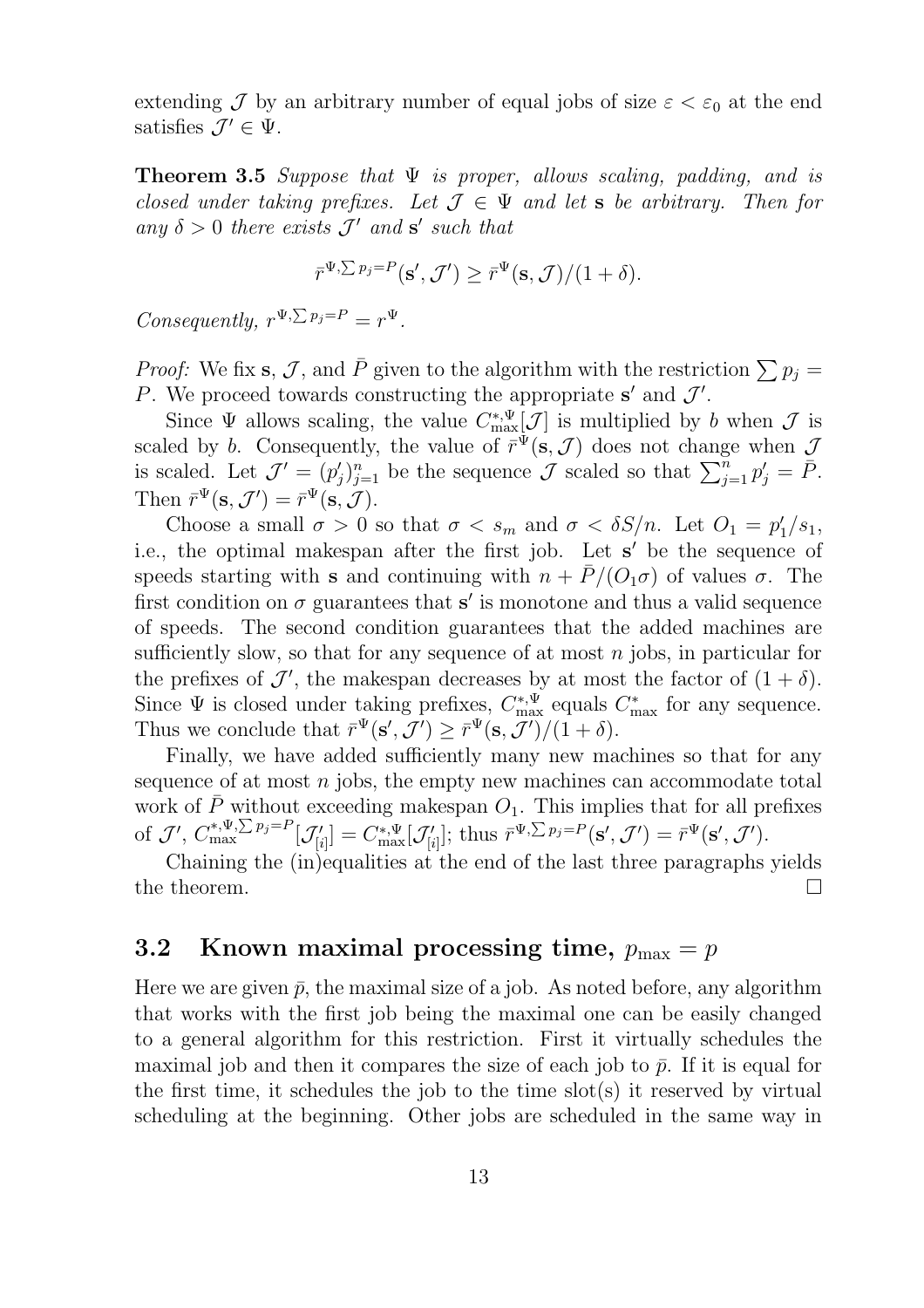both algorithms. Thus we can work with the equivalent restriction containing all the sequences where the first job is maximal. Then  $C_{\text{max}}^{*,\Psi}[\mathcal{J}] = C_{\text{max}}^{*}[\mathcal{J}]$ for any partial input. Furthermore, by Observation 3.4, the other jobs can be swapped as in the previous case, and we can maximize only over sequences with non-decreasing job sizes from the second job on.

In this case we are able to use a single linear program to cover input sequences of an arbitrary length. The variables are:  $p$  for the length of the first job,  $q_1$  for the total length of jobs  $p_2, \ldots, p_{n-m+1}$ , and  $q_2, \ldots, q_m$  for the jobs  $p_{n-m+2}, \ldots, p_n$ . For sequences with  $n < m$ , we set  $q_1 = q_2 = \cdots q_{n-m} =$ 0. The optimal approximation ratio is given by the following non-linear program:

$$
\begin{array}{ll}\n\text{maximize} & r = \frac{P}{s_1 O_m + s_2 O_{m-1} + \dots + s_m O_1} \\
\text{subject to} \\
p + q_1 + \dots + q_m & = P \\
p + q_1 + \dots + q_k & \leq (s_1 + \dots + s_m) O_k \\
p + q_{j+1} + \dots + q_k & \leq (s_1 + \dots + s_{k-j+1}) O_k \quad \text{for } 1 \leq j \leq k \leq m \\
q_j & \leq q_{j+1} \quad \text{for } j = 2, \dots, m-1 \\
0 & \leq q_1 \\
q_m & \leq p \\
0 & \leq q_2\n\end{array} \tag{2}
$$

If we fix the values of  $q_i$ , then the largest objective is achieved for  $O_k$  as small as possible. By the constraints involving  $O_k$ , this is exactly the value of the optimal makespan for a sequence where  $q_1$  represents a prefix of a sequence of jobs smaller than  $q_2$ . (As a technicality, if  $q_2 = 0$ ,  $O_k$  may only be an infimum of the optimal makespans of the corresponding sequences.) Thus the program computes correctly the value  $r^{\sum p_j = P}(\mathbf{s})$ .

The program scales, thus we can normalize any feasible solution so that the denominator of the objective function is a constant. More precisely, we get an equivalent linear program after adding the constraint

$$
1 = s_1 O_m + s_2 O_{m-1} + \cdots + s_m O_1.
$$

Now, after examining the linear program, we can further restrict its feasible domain. For any feasible solution, we can set both variables p and  $q_m$  to  $(p+q_m)/2$ . The solution remains feasible and the objective does not change. Thus the linear program with an added constraint  $p = q_m$  is also equivalent. In other words, we can assume that the last job is equal to first (maximal) job.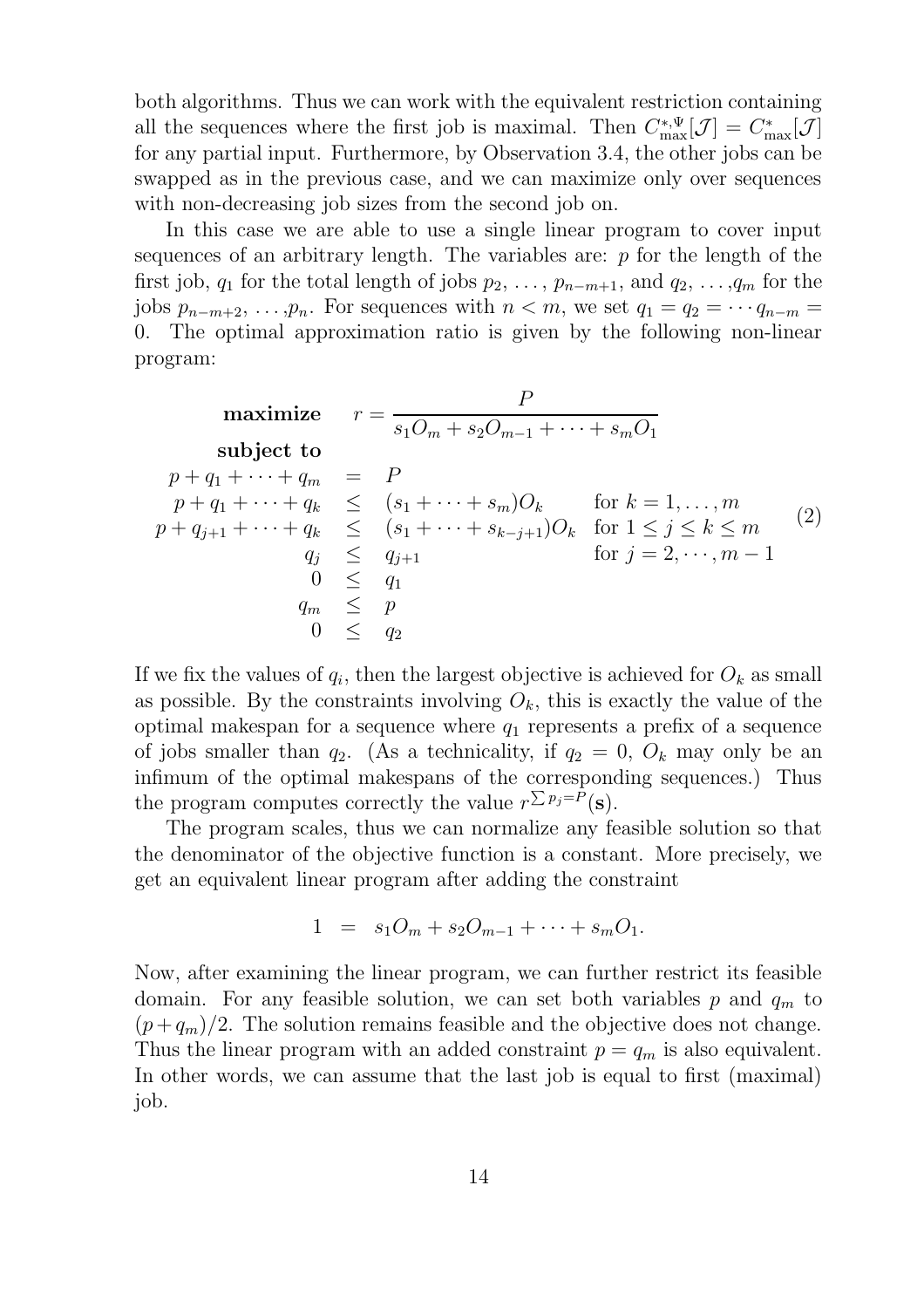Small number of machines. For two machines we get the approximation ratio

$$
r^{p_{\max}=p}(s_1, s_2) = 1 + \frac{s_1 s_2}{(s_1 + s_2)^2 + s_1^2}
$$

The maximum is 1.2 for  $s_1 = s_2$ . For three machines we get

$$
r^{p_{\max}=p}(s_1, s_2, s_3) = \begin{cases} 1 + \frac{s_1(s_2 + s_3)}{S^2 + s_1^2} & \text{for } s_1 s_2 \ge s_3 S\\ 1 + \frac{s_1 s_2 + 2s_1 s_3}{S^2 + 2s_1^2 + s_1 s_2} & \text{for } s_1 s_2 \le s_3 S \end{cases}
$$

This is maximized at  $s_1 = 2, s_2 = s_3 = \sqrt{3}$ , which falls into the second case and gives the ratio  $\left(\frac{8+12\sqrt{3}}{2}\right)/23 \approx 1.252$ .

### 3.3 Non-increasing processing times, decr

We are also interested in sequences of non-increasing jobs, as this is one of the most studied restrictions. Now  $\Psi$  contains sequences which have  $p_i \geq p_{i+1}$ for all  $j$ . We cannot swap jobs, however, we can take two adjacent jobs  $j$  and  $j+1$  and replace both of them by jobs of the average size  $(p_j + p_{j+1})/2$ . By Observation 3.4, the approximation ratio does not decrease. Similarly, we can replace longer segment of jobs with only two distinct sizes by the same number of jobs of the average size. Repeating this process, we can conclude that for the worst case for a given set of speeds it is sufficient to consider sequences where all jobs have equal size. By scaling, the actual size of jobs does not matter, we only need to determine the length of the sequence which gives the highest ratio.

Let us denote  $\hat{r}_n(\mathbf{s}) = \bar{r}^{dec}(\mathbf{s}, \mathcal{J})$  for a sequence  $\mathcal{J}$  with *n* jobs with  $p_j = 1$ . For this sequence,  $C^{*,\Psi}_{\max}[\mathcal{J}] = C^*_{\max}[\mathcal{J}] = n/S_n$ . (Recall that  $s_i = 0$ for  $i > m$  and  $S_k = \sum_{i=1}^k s_i$ . Using this for the prefixes, we obtain from Observation 3.3 that

$$
\hat{r}_n(\mathbf{s}) = n \cdot \left(\sum_{k=1}^n \frac{ks_{n-k+1}}{S_k}\right)^{-1} . \tag{3}
$$

It can be seen that for any speed vector, the sequence  $\hat{r}_n(s)$  decreases with n for  $n \geq 2m$ . Thus computing the approximation ratio for any given speeds is efficient.

A natural approach to estimate the overall ratio is to find for each  $n$  the worst speed vector and the corresponding ratio  $\hat{r}_n = \sup_{s} \hat{r}_n(s)$ . Based on numerical experiments, we conjecture that for each  $n, \hat{r}_n$  is attained for some s with  $s_1 = s_2 = \cdots = s_{m-1}$ . I.e., almost all the speeds are equal. This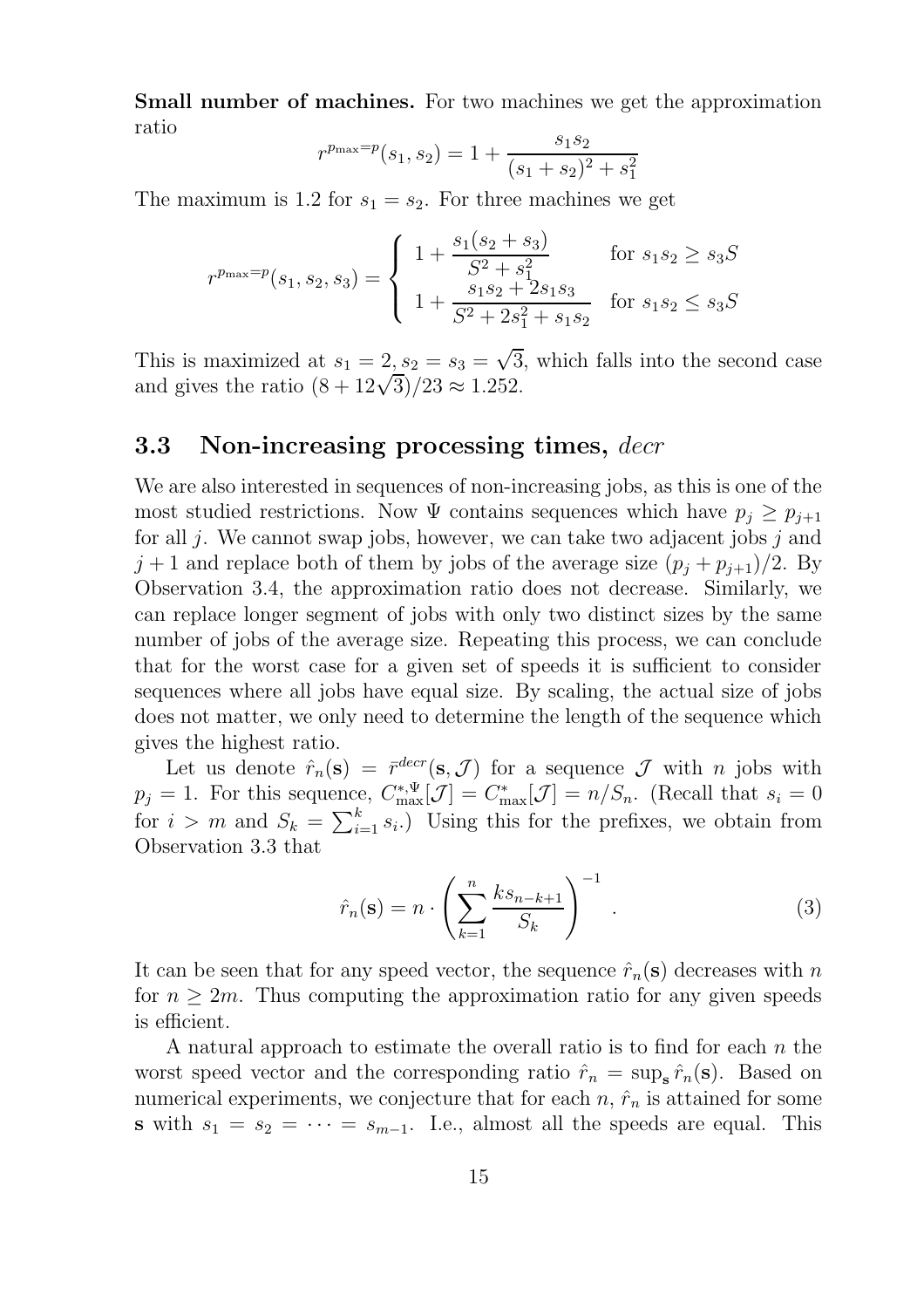conjecture would imply that with non-increasing jobs, the optimal overall approximation ratio is the same for the uniformly related machines and for the identical machines, and this is equal to  $(1 + \sqrt{3})/2 \approx 1.366$  by [13].

This is almost equivalent to an intriguing geometric question. Suppose we have numbers  $x_i, y_i, i = 1, ..., n$  such that  $x_i y_i = i$  for all i and both sequences  $(x_i)_{i=1}^n$  and  $(y_i)_{i=1}^n$  are non-decreasing. Consider the union of rectangles  $[0, x_i] \times [0, y_{n+1-i}]$  over all *i*; this is a staircase-like part of the positive quadrant of the plane. What is the smallest possible area of this union of rectangles? We conjecture that the minimum is attained for an instance with  $y_1 = y_2 = \ldots = y_k$  and  $x_{k+1} = x_{k+2} = \ldots = x_n$  for some k. This would imply the previous conjecture.

We are not able to determine exactly the values of  $\hat{r}_n$ , but we can prove certain relations between these values. In particular, for any integers  $a, n$ , and  $n'$ ,  $r_{an} \geq r_n$  and  $r_{n'} \leq \frac{n+1}{n}$  $\frac{+1}{n}r_n$ . For the first proof, we replace a sequence of speeds from the bound for  $r_n$  by a sequence where each speed is repeated a times, and the bound follows by manipulating the formula for  $r_n$ . The second inequality is shown by replacing the speeds for  $r_{n'}$  by a shorter sequence where each new speed is a sum of a segment of a speeds in the original sequence, for a suitable a. Details are postponed to Appendix C. These relations show that whenever we are able to evaluate some  $r_n$  for a fixed n, the optimal overall ratio is at most  $\frac{n+1}{n}r_n$ .

For  $n = 3$ , maximizing the function  $\hat{r}_n(\mathbf{s})$  can be done by hand and the maximum is  $r_3 = 1.2$  for  $s_1 = s_2 = 1$ ,  $s_3 = 0$ . This yields an overall upper bound of  $\hat{r}_n \leq \frac{4}{3}$  $\frac{4}{3} \cdot \frac{6}{5} = 1.6$ . By a computer-assisted proof we have shown that  $\hat{r}_4 = (\sqrt{7} + 1)/3 \approx 1.215$ , yielding an overall upper bound of  $\hat{r}_n \leq \frac{5}{4}$  $\frac{5}{4}\hat{r}_4 = \frac{5}{12}(\sqrt{7}+1) \approx 1.52.$ 

### 3.4 Other variants

If  $\Psi$  is given as an intersection of two standard restrictions, the same methods for reducing the number of candidates for the worst case instances apply. Thus typically we get again a linear program or an expression as for the individual restrictions, with additional constraints.

If some value from previous restrictions is given not exactly but it is only known to belong to some interval, typically it means that the linear program is weakened by relaxing some equation to a pair of inequalities, or by relaxing some inequality. Then the optimal ratio is again computed using a linear program.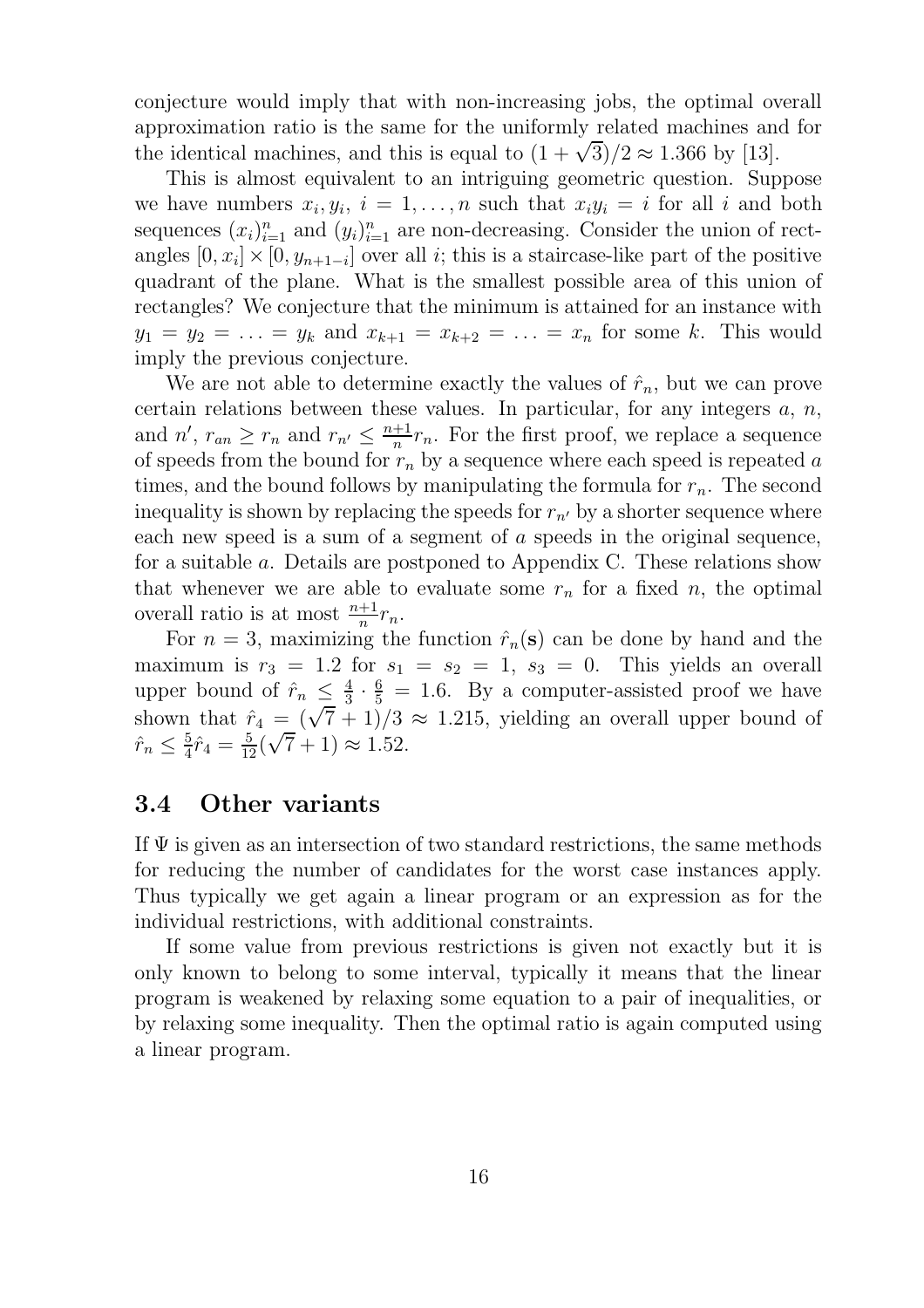### Conclusions.

Similar methods can be used to analyze other semi-online restrictions, their combinations and inexact versions, or give formulas for the approximation ratios for more machines. This becomes a somewhat mechanical exercise; we have not found any surprising phenomenon in the cases we have examined so far.

It would be interesting, and it seems hard to us but not impossible, to determine the exact overall approximation ratios for the basic restrictions.

## References

- [1] A. Borodin, S. Irani, P. Raghavan, and B. Schieber. Competitive paging with locality of reference. J. Comput. Systems Sci., 50:244–258, 1995.
- [2] B. Chen, A. van Vliet, and G. J. Woeginger. An optimal algorithm for preemptive on-line scheduling. Oper. Res. Lett., 18:127–131, 1995.
- [3] D. Du. Optimal preemptive semi-online scheduling on two uniform processors. Inform. Process. Lett., 92(5):219–223, 2004.
- [4] T. Ebenlendr, W. Jawor, and J. Sgall. Preemptive online scheduling: Optimal algorithms for all speeds. In Proc. 13th European Symp. on Algorithms (ESA), volume 4168 of Lecture Notes in Comput. Sci., pages 327–339. Springer, 2006.
- [5] T. Ebenlendr and J. Sgall. Optimal and online preemptive scheduling on uniformly related machines. In Proc. 21st Symp. on Theoretical Aspects of Computer Science (STACS), volume 2996 of Lecture Notes in Comput. Sci., pages 199–210. Springer, 2004.
- [6] L. Epstein and L. M. Favrholdt. Optimal preemptive semi-online scheduling to minimize makespan on two related machines. Oper. Res. Lett., 30:269–275, 2002.
- [7] L. Epstein and J. Sgall. A lower bound for on-line scheduling on uniformly related machines. Oper. Res. Lett.,  $26(1):17-22$ , 2000.
- [8] T. F. Gonzales and S. Sahni. Preemptive scheduling of uniform processor systems. J. ACM, 25:92–101, 1978.
- [9] Y. He and G. Zhang. Semi on-line scheduling on two identical machines. Computing, 62(3):179–187, 1999.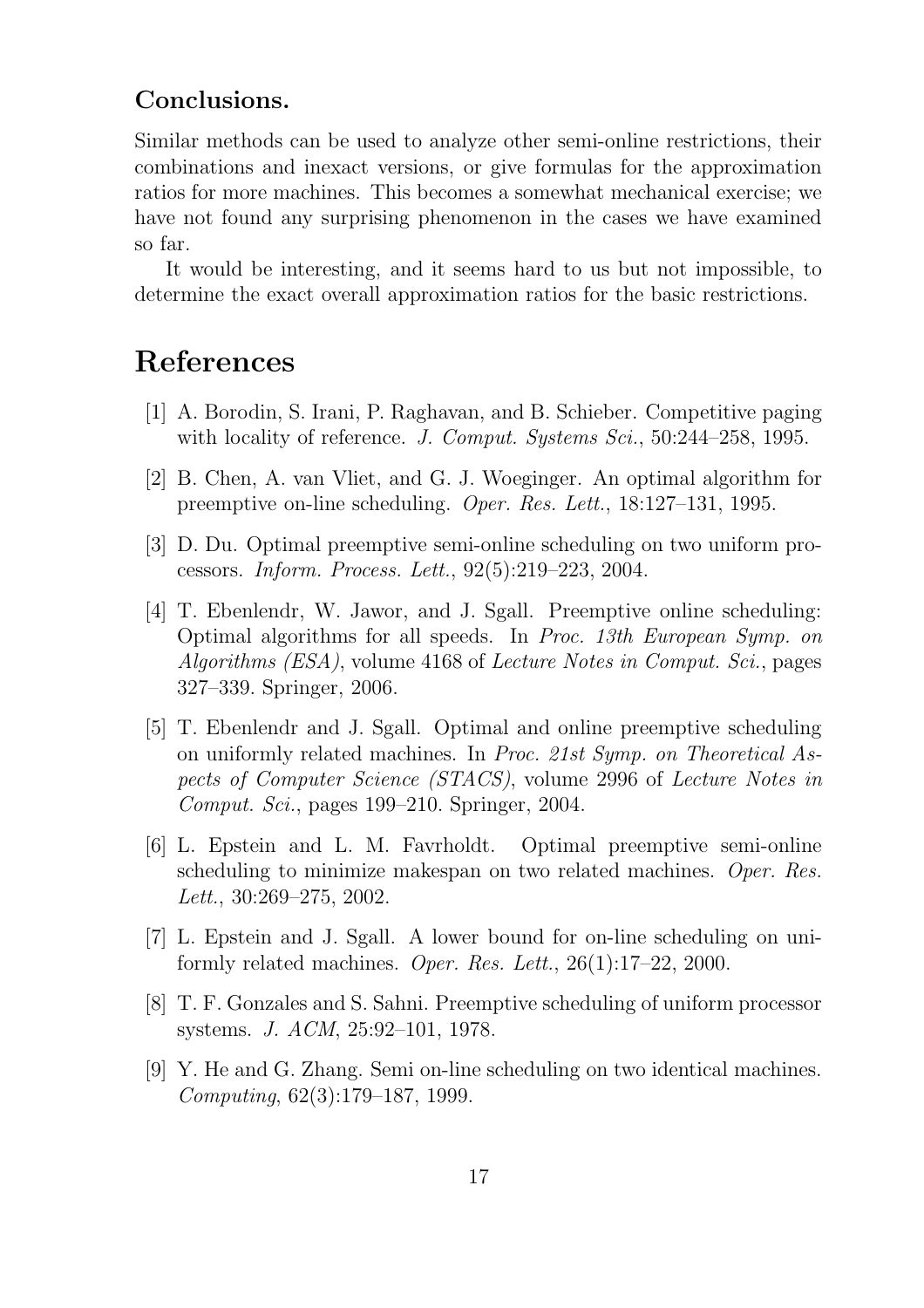- [10] E. Horwath, E. C. Lam, and R. Sethi. A level algorithm for preemptive scheduling. J. ACM, 24:32–43, 1977.
- [11] Y. Jiang and Y. He. Optimal semi-online algorithms for preemptive scheduling problems with inexact partial information. Theoret. Comput. Sci.,  $44(7-8):571-590$ , 2007.
- [12] H. Kellerer, V. Kotov, M. G. Speranza, and Z. Tuza. Semi on-line algorithms for the partition problem. Oper. Res. Lett., 21:235–242, 1997.
- [13] S. Seiden, J. Sgall, and G. J. Woeginger. Semi-online scheduling with decreasing job sizes. Oper. Res. Lett., 27:215–221, 2000.
- [14] Z. Tan and Y. He. Semi-on-line problems on two identical machines with combined partial information. Oper. Res. Lett., 30:408-414, 2002.
- [15] Z. Tan and Y. He. Semi-online scheduling problems on two identical machines with inexact partial information. Theoret. Comput. Sci., 377(1- 3):110–125, 2007.

## Appendix

## A The optimal algorithm: Description and proofs

### Description of the algorithm

To facilitate the proof, we maintain an assignment of scheduled jobs (and consequently busy machines at each time) to the set of virtual machines, i.e., for each virtual machine  $V_i$  we compute a set  $S_i$  of jobs assigned to  $V_i$ . Although the incoming job  $j$  is split between two different virtual machines, at the end of each iteration each scheduled job belongs to exactly one set  $S_i$ , since right after j is scheduled the virtual machines executing this job are merged (during the execution of j). The sets  $S_i$  serve only as means of bookkeeping for the purpose of the proof, and their computation is not an integral part of the algorithm.

At each time  $\tau$ , machine  $M_{i'}$  belongs to  $V_i$  if it is the *i*th fastest idle machine at time  $\tau$ , or if it is running a job  $j \in \mathcal{S}_i$  at time  $\tau$ . At each time  $\tau$  the real machines belonging to  $V_i$  form a set of adjacent real machines, i.e., all machines  $M_{i'}, M_{i'+1}, \ldots, M_{i''}$  for some  $i' \leq i''$ . This relies on the fact that we always schedule a job on two adjacent virtual machines which are then merged into a single virtual machine during the times when the job is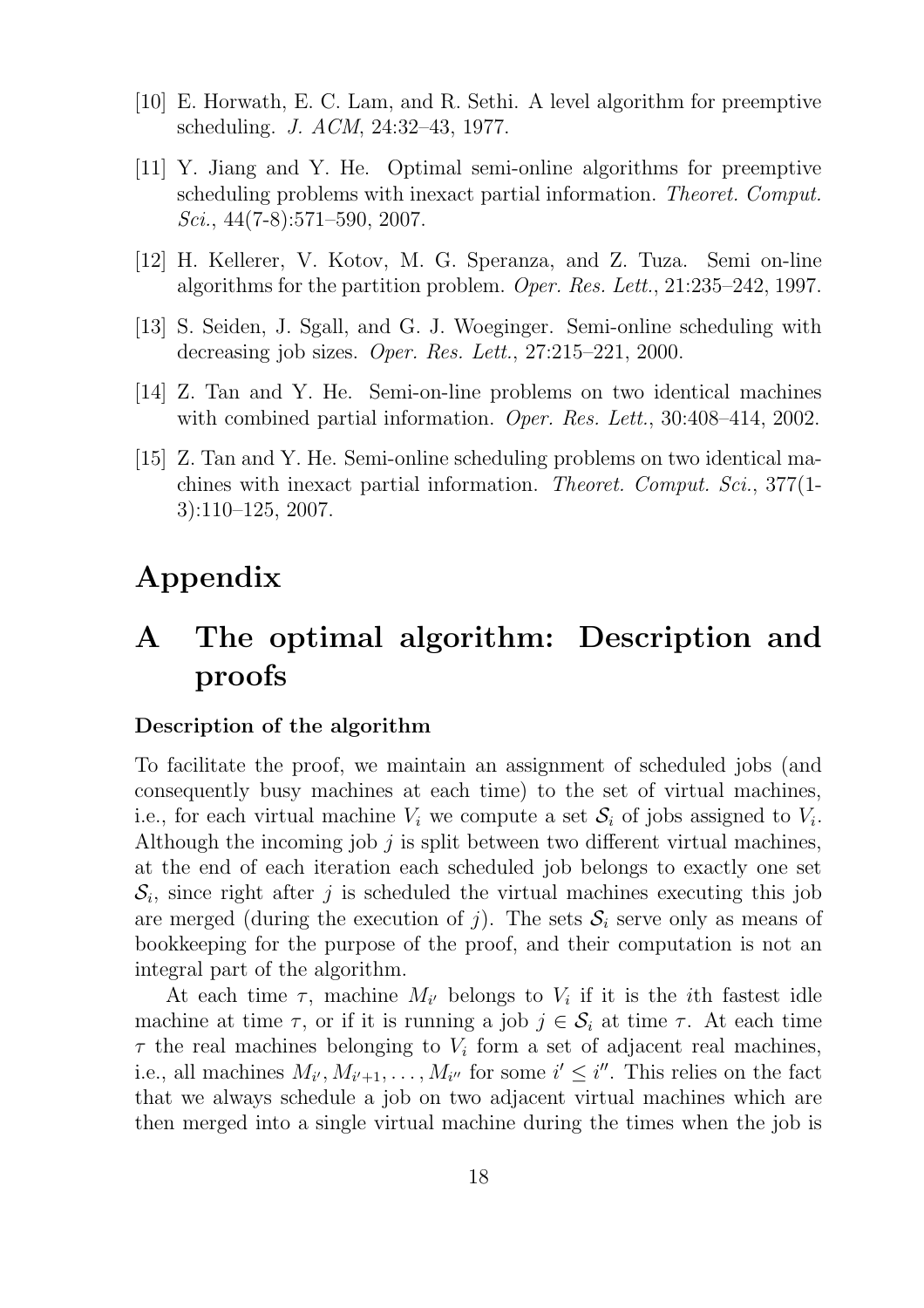running, and on the fact that these time intervals  $(0, T<sub>j</sub>]$  increase with j, as adding new jobs cannot decrease  $C_{\text{max}}^{*,\Psi}[(p_i)_{i=1}^j]$ . See Figure 1 for an example of a step of the algorithm.



Figure 1: An illustration of a schedule of two jobs on three machines produced by RatioStretch. Vertical axis denotes the time, horizontal axis corresponds to the speed of the machines. The pictures on the left depict the schedule on the real machines, with bold lines separating the virtual machines. The pictures on the right show only the idle time on the virtual machines. The top pictures show the situation after the first job, with the second job being scheduled on the first two virtual machines. The bottom pictures show the situation after the second job is scheduled and virtual machines updated.

Let  $v_i(t)$  denote the speed of the virtual machine  $V_i$  at time t, which is the speed of the unique idle real machine that belongs to  $V_i$ . Let  $W_i(t) =$  $\int_0^t v_i(\tau) d\tau$  be the total work which can be done on machine  $V_i$  in the time interval  $(0, t]$ . By definition we have  $v_i(t) \ge v_{i+1}(t)$  and thus also  $W_i(t) \ge$  $W_{i+1}(t)$  for all i and t. Also  $W_{m+1}(t) = v_{m+1}(t) = 0$  for all t.

Algorithm RatioStretch. Let r be a parameter such that  $r \geq r^{\Psi}(s_1, \ldots, s_m)$ . Initialize  $T_0 := 0$ ,  $\mathcal{S}_i := \emptyset$ ,  $v_i(\tau) := s_i$ , for all  $i = 1, 2, \ldots, m + 1$  and  $\tau \geq 0$ . This also sets  $v_{m+1}(\tau) \equiv 0$ .

For each arriving job  $j$ , compute the output schedule as follows: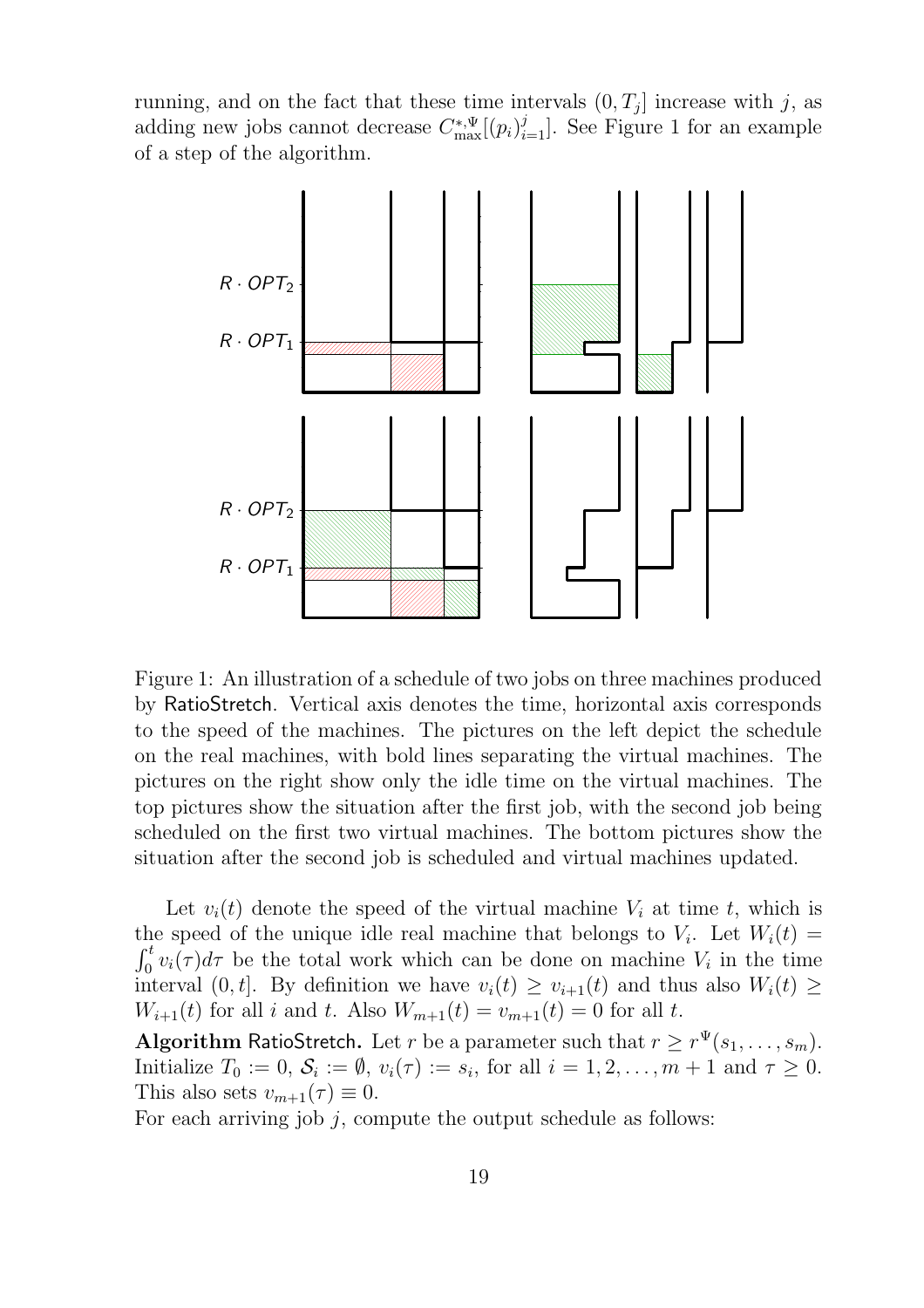- (1) Let  $T_j := r \cdot C_{\max}^{*,\Psi}[(p_i)_{i=1}^j]$ .
- (2) Find the smallest k such that  $W_k(T_j) \geq p_j \geq W_{k+1}(T_j)$ . If such k does not exist, then output "failed" and stop. Otherwise find time  $t_j \in [0, T_j]$  such that  $W_{k+1}(t_j) + W_k(T_j) - W_k(t_j) = p_j$ .
- (3) Schedule job j on  $V_{k+1}$  in time interval  $(0, t_j]$  and on  $V_k$  in time interval  $(t_j, T_j].$
- (4) Set  $v_k(\tau) := v_{k+1}(\tau)$  for  $\tau \in (t_j, T_j]$ , and  $v_i(\tau) := v_{i+1}(\tau)$  for  $i =$  $k+1,\ldots,m$  and  $\tau \in (0,T_j]$ . Also set  $\mathcal{S}_k := \mathcal{S}_k \cup \mathcal{S}_{k+1} \cup \{j\}$ , and  $\mathcal{S}_i := \mathcal{S}_{i+1}$  for  $i = k+1, \ldots, m$ .

We leave out implementation details. We only note that the functions  $w_i$  and  $W_i$  are piecewise linear with at most 2n parts. Thus it is possible to represent and process them efficiently. The computation of  $T_j$  is efficient as well. To compute the parameter  $r$ , we need to design an algorithm for every particular restriction  $\Psi$ . In our applications we can use  $r = r^{\Psi}(s_1, \ldots, s_m)$ as the optimal approximation can be computed for fixed speeds using linear programs.

### Proof of Lemma 2.2

Fix a sequence of random bits used by A. For  $i \leq k+1$ , let  $T_i$  denote the last time when at least  $i$  machines are running the jobs from subsequence  $j_1, j_2, \ldots, j_k$ ; note that  $T_{k+1} = 0$ . First observe that

$$
\sum_{i=1}^{k} p_{j_i} \leq \sum_{i=1}^{k} s_i T_i.
$$
 (4)

During the time interval  $(T_{i+1}, T_i]$  at most i machines are busy with jobs from  $(j_{\ell})_{\ell=1}^k$ , and their total speed is at most  $s_1 + s_2 + \ldots + s_i$ . Thus the maximum possible work done on  $\mathcal J$  in this interval is  $(T_i - T_{i+1})(s_1 + s_2 + \ldots + s_i)$ . Summing over all  $i = 1, ..., k$ , we obtain  $\sum_{i=1}^{m} s_i T_i$ . In any valid schedule of  $J$  all the jobs are completed, so (4) follows.

Since the algorithm is semi-online, the schedule for  $\mathcal{J}_{[j_i]}$  is obtained from the schedule for  $\mathcal J$  by removing the jobs  $j > j_i$ . At time  $T_i$  there are at least i jobs from  $(j_\ell)_{\ell=1}^k$  running, thus at least one job from  $(j_\ell)_{\ell=1}^{k-i+1}$  is running. So we have  $T_i \leq C_{\text{max}}^{\mathsf{A}}[\mathcal{J}_{[j_{k-i+1}]}]$  for any fixed random bits. Averaging over random bits of the algorithm and using (4), we have

$$
\sum_{i=1}^{k} p_{j_i} \leq \mathbb{E} \left[ \sum_{i=1}^{k} s_i C_{\text{max}}^{\mathsf{A}} [\mathcal{J}_{[j_{k-i+1}]}] \right] = \sum_{i=1}^{k} s_i \mathbb{E} \left[ C_{\text{max}}^{\mathsf{A}} [\mathcal{J}_{[j_{k-i+1}]}] \right]. \tag{5}
$$

Since A is R-approximation algorithm, we claim that for any partial input  $\mathcal{I} \in$ pref( $\Psi$ ), we have  $\mathbb{E}[C_{\max}^{\mathsf{A}}[\mathcal{I}]] \leq R \cdot C_{\max}^{*,\Psi}[\mathcal{I}]$ : For  $\mathcal{I} \in \Psi$  this follows from the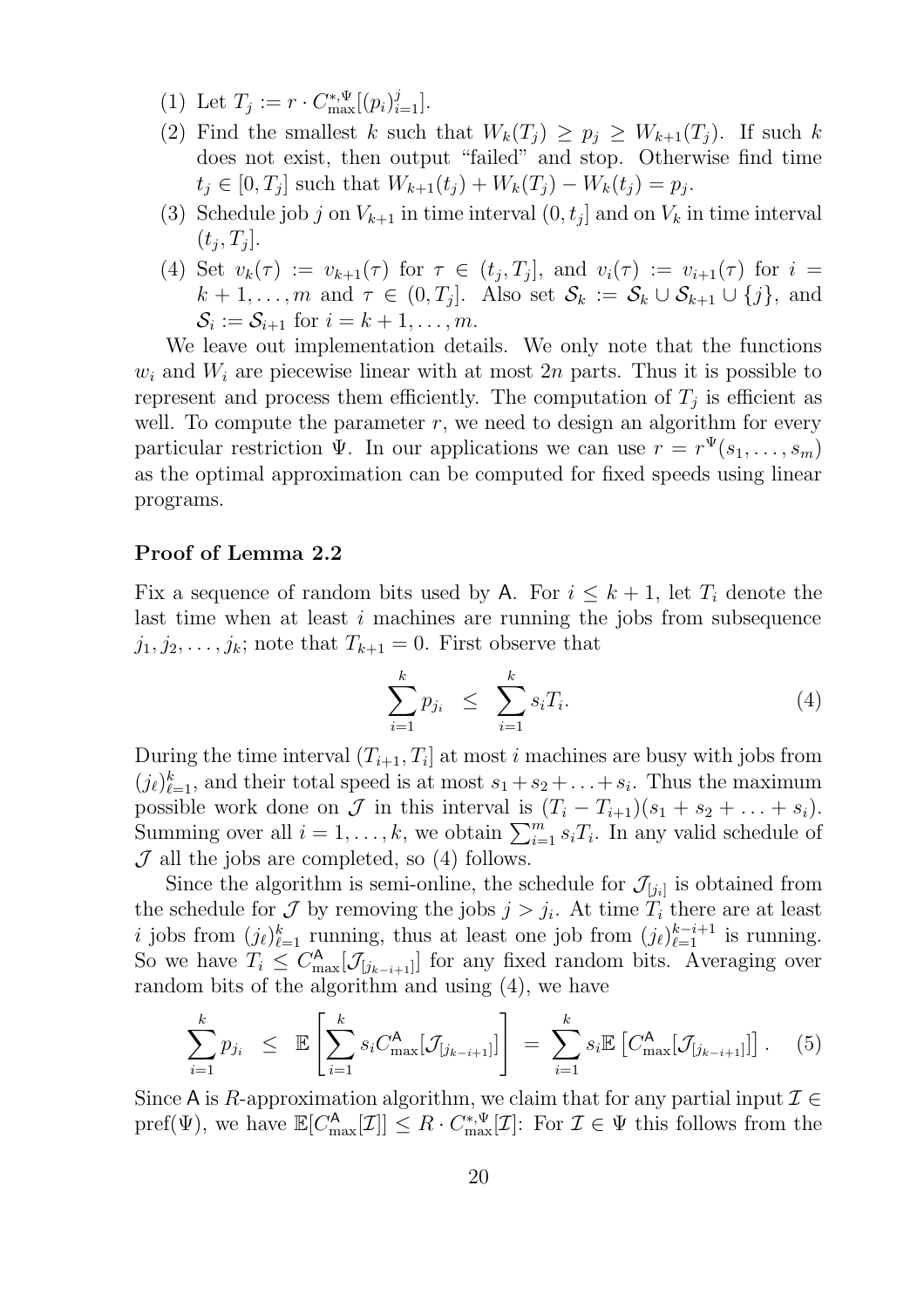definition of an approximation ratio of the semi-online algorithm. Otherwise this follows since the semi-online algorithm has  $\mathbb{E}[C_{\text{max}}^{\mathsf{A}}[\mathcal{I}]] \geq \mathbb{E}[C_{\text{max}}^{\mathsf{A}}[\mathcal{I}]]$  for any end extension  $\mathcal{I}'$  of  $\mathcal{I}$  and  $C^{*,\Psi}_{\max}[\mathcal{I}]$  is defined the an infimum for all such extensions in Ψ.

The bound in the lemma now follows by using the previous claim for each term of the right-hand side of (5), i.e., for each  $\mathcal{I} = \mathcal{J}_{[j_{k-i+1}]}$  and reindexing the sum backwards.  $\square$ 

### Proof of Theorem 2.4

If RatioStretch schedules a job, it is always completed at time  $T_j \leq r$ .  $C_{\text{max}}^{*,\Psi}[(p_i)_{i=1}^n]$ . Thus to prove the theorem, it is sufficient to guarantee that the algorithm does not fail to find machines  $V_k$  and  $V_{k+1}$  for the incoming job  $j$ . This is equivalent to the statement that there is always enough space on  $V_1$ , i.e., that  $p_i \leq W_1(T_i)$  in the iteration when j is to be scheduled. Since  $W_{m+1} \equiv 0$ , this is sufficient to guarantee that required k exists. Given the choice of k, it is always possible to find time  $t_i$  as the expression  $W_{k+1}(t_j) + W_k(T_j) - W_k(t_j)$  is continuous in  $t_j$ , for  $t_j = 0$  it is equal to  $W_k(T_j) \geq p_j$ , and for  $t_j = T_j$  it is equal to  $W_{k+1}(T_j) \leq p_j$ .

Consider now all the jobs scheduled on the first virtual machine, i.e., the set  $S_1$ . Let  $j_1 < j_2 < \cdots < j_{k-1}$  denote the jobs in  $S_1$ , ordered as they appear on input. Finally, let  $j_k = j$  be the incoming job.

Consider any  $i = 1, ..., k$  and any time  $\tau \in (0, T_{j_i}]$ . Using the fact that the times  $T_j$  are non-decreasing in j and that the algorithm stretches each job j over the whole interval  $(0, T<sub>j</sub>]$ , there are at least  $k - i$  jobs from  $S<sub>1</sub>$ running at  $\tau$ , namely jobs  $j_i, j_{i+1}, \ldots, j_{k-1}$ . Including the idle machine, there are at least  $k + 1 - i$  real machines belonging to  $V_1$ . Since  $V_1$  is the first virtual machine and the real machines are adjacent, they must include the fastest real machines  $M_1, \ldots, M_{k+1-i}$ . It follows that the total work that can be processed on the real machines belonging to  $V_1$  during the interval  $(0, T_{j_m}]$  is at least  $s_1 T_{j_m} + s_2 T_{j_{m-1}} + \cdots + s_m T_{j_1}$ . The total processing time of jobs in  $S_1$  is  $p_{j_1} + p_{j_2} + \cdots + p_{j_{k-1}}$ . Thus to prove that  $j_k$  can be scheduled on  $V_1$  we need to verify that

$$
p_{j_k} \leq s_1 T_{j_k} + s_2 T_{j_{k-1}} + \cdots + s_k T_{j_1} - (p_{j_1} + p_{j_2} + \cdots + p_{j_{k-1}}).
$$

Using  $T_{j_i} = r \cdot C_{\text{max}}^{*,\Psi}[\mathcal{J}_{[j_i]}],$  this is equivalent to the conclusion of Lemma 2.2

$$
\sum_{i=1}^k p_{j_i} \leq r \cdot \sum_{i=1}^k s_{k+1-i} \cdot C_{\max}^{*,\Psi}[\mathcal{J}_{[j_i]}].
$$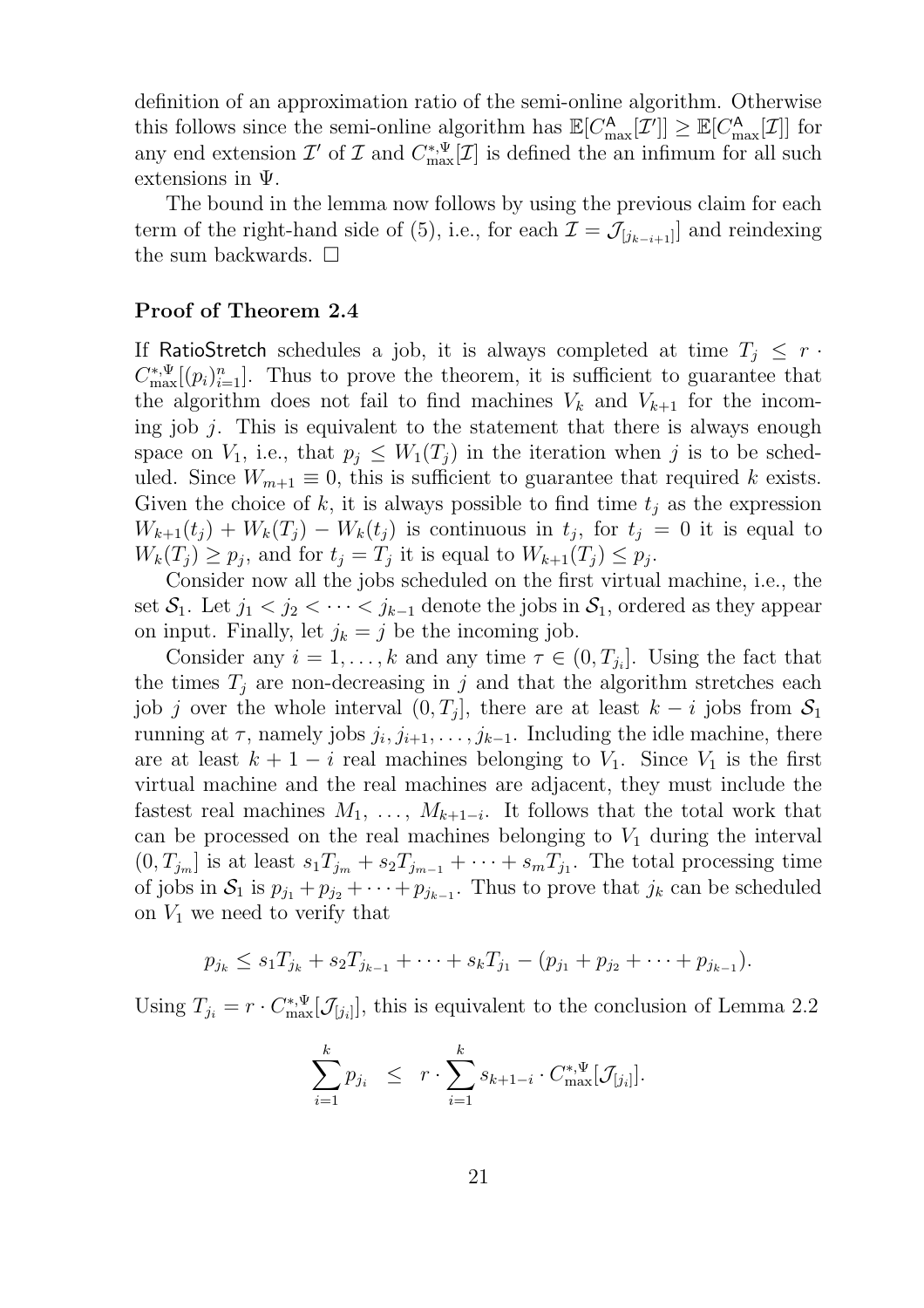By the choice of  $r$  in the algorithm we know that there exist an semi-online r-approximation algorithm, thus Lemma 2.2 guarantees that the inequality indeed holds.  $\Box$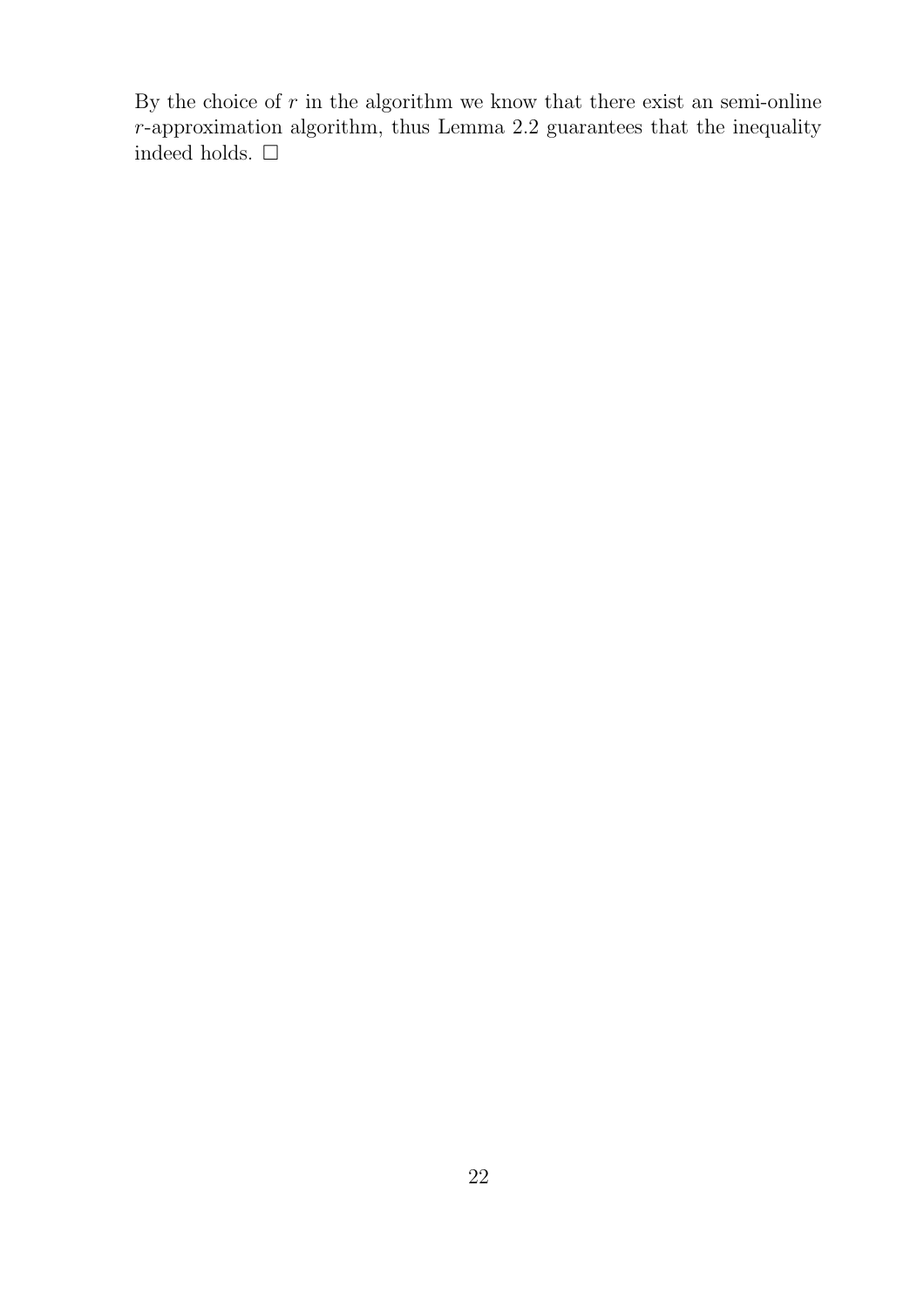## B Known sum of processing times,  $m = 3$

Here we solve explicitly the linear program from Section 3.1 for  $m = 3$  to illustrate our techniques for obtaining closed formulas for a fixed number of machines. Here the resulting formula is

$$
r^{\sum p_j = P}(s_1, s_2, s_3) = \begin{cases} \frac{s_1(s_1 + s_2)}{s_1^2 + s_2^2} & \text{for } s_1^2 \le s_2(s_2 + s_3) \\ 1 + \frac{s_2 s_3}{s_1(s_1 + s_2 + s_3) + s_2(s_1 + s_2)} & \text{for } s_1^2 \ge s_2(s_2 + s_3) \end{cases}
$$

We know that the optimal approximation ratio is given by the following linear program for  $n = 2$  jobs (as the case  $n = 1$  is trivial). We write it explicitly:

maximize 
$$
r = q_1 + q_2
$$
  
\nsubject to  
\n
$$
1 = s_1O_2 + s_2O_1 \t (z_{norm})
$$
\n
$$
q_1 + q_2 \leq (s_1 + s_2 + s_3)O_1 \t (z_1)
$$
\n
$$
q_1 + q_2 \leq (s_1 + s_2 + s_3)O_2 \t (z_2)
$$
\n
$$
q_1 \leq s_1O_1 \t (z_{1,1})
$$
\n
$$
q_1 + q_2 \leq (s_1 + s_2)O_2 \t (z_{1,2})
$$
\n
$$
q_2 \leq s_1O_2 \t (z_{2,2})
$$
\n
$$
q_1 \leq q_2 \t (z_{\leq})
$$
\n
$$
0 \leq q_1 \t (z_0)
$$

We can see that condition  $(z_2)$  is implied by condition  $(z_{1,2})$ . So we omit  $(z_2)$  in the following computations.

We distinguish two cases. In each case we simply give explicit primal and dual optimal solutions. The primal solution is essentially the hardest sequence of jobs, together with the values of  $O_i$  corresponding to the values of  $C_{\text{max}}^{*,\Psi}$  on the prefixes of the sequence. The dual solution gives a linear combination of the constraints such that if we add up these multiples of the constraint, we derive a tight upper bound on r.

Case I:  $s_1^2 \leq s_2(s_2 + s_3)$ .

Let  $D = s_1^2 + s_2^2$ 2 . This will be the common denominator for all values in the feasible solution of this case.

The hardest sequence has two jobs:  $p_1 = s_1 s_2/D$  and  $p_2 = s_1^2/D$ . These jobs induce a feasible solution, where  $q_1 = p_1$ ,  $q_2 = p_2$ ,  $O_1 = s_2/D$ ,  $O_2 =$  $s_1/D$ . We can see that  $(z_ \leq )$  and  $(z_0)$  are satisfied. Moreover  $(z_{1,1}), (z_{2,2})$  and  $(z_{1,2})$  are satisfied and an equality is attained. Thus it remains to prove  $(z_1)$ . After substitution we get  $(s_1 + s_2)s_1/D \leq (s_1 + s_2 + s_3)s_2/D$ . If we multiply both sides by D and subtract  $s_1s_2$ , we can see that this is equivalent to case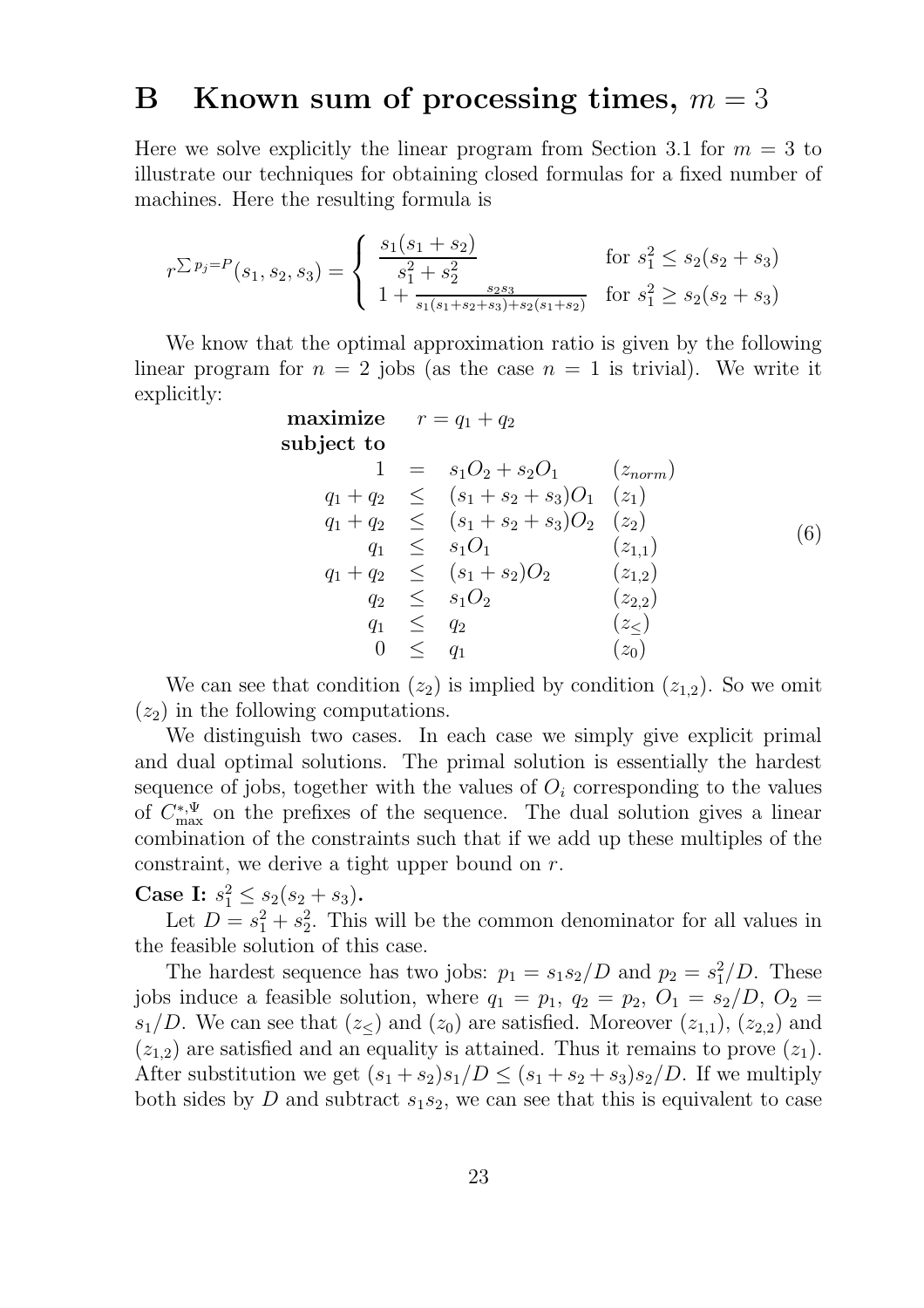condition. Finally, we check that the objective value is  $s_1s_2/D + s_1^2$  $^{2}_{1}/D =$  $s_1(s_1+s_2)/(s_1^2+s_2^2)$  $_2^2$ ) which is equal to the claimed bound.

To demonstrate the dual solution, we add up inequalities in (6) with the following coefficients (each coefficient corresponds to the inequality with the same label):  $z_{1,1} = z_{2,2} = s_2(s_1 + s_2), z_{1,2} = s_1(s_1 - s_2), z_{norm} = -s_1(s_1 + s_2).$ We obtain the inequality

$$
(q_1 + q_2)(s_1^2 + s_2^2) - s_1(s_1 + s_2) \le 0.
$$

Equivalently, we get  $r = q_1 + q_2 \leq s_1(s_1 + s_2)/(s_1^2 + s_2^2)$  $_{2}^{2}$ ). Thus for every feasible primal solution,  $r$  satisfies this bound.

This completes the proof that  $s_1(s_1 + s_2)/(s_1^2 + s_2^2)$  $_2^2$ ) is the optimal approximation ratio for three machines in Case I.

Case II:  $s_1^2 \geq s_2(s_2 + s_3)$ .

Let  $D = s_1(s_1 + s_2 + s_3) + s_2(s_1 + s_2)$ .

The worst sequence has two jobs:  $p_1 = s_2(s_1 + s_2 + s_3)/D$  and  $p_2 =$  $s_1(s_1 + s_2 + s_3)/D$ . These jobs induce a feasible solution, where  $q_1 = p_1$ ,  $q_2 = p_2, O_1 = (s_1 + s_2)/D$  and  $O_2 = (s_1 + s_2 + s_3)/D$ . We can see that  $(z_<)$ and  $(z_0)$  are satisfied. Moreover  $(z_{1,2})$ ,  $(z_{2,2})$  and  $(z_1)$  are satisfied and equality holds. We need to prove  $(z_{1,1})$ . After substitution we get  $s_2(s_1+s_2+s_3)/D \leq$  $s_1(s_1+s_2)/D$ , which is equivalent to the case condition. Finally, the objective value is  $q_1 + q_2 = s_2(s_1 + s_2 + s_3)/D + s_1(s_1 + s_2 + s_3)/D$ , which is equal to the claimed bound.

Again we need to prove a matching upper bound. We add up inequalities in (6) with the following coefficients:  $z_1 = s_2(s_1 + s_2), z_{1,2} = s_1(s_1 + s_2 + s_3),$  $z_{norm} = -(s_1+s_2)(s_1+s_2+s_3)$ . We obtain  $(q_1+q_2)D-(s_1+s_2)(s_1+s_2+s_3) \leq$ 0. This gives the upper bound  $r = q_1 + q_2 \le (s_1 + s_2)(s_1 + s_2 + s_3)/D$  which is equal to the claimed bound. This completes the proof.

## C Sequences with non-increasing processing times

Here we can prove two bounds on  $\hat{r}_n$ , the approximation ratio for jobs with non-increasing sizes.

**Lemma C.1** For any positive integers n and a and any speed vector **s** there exists a speed vector **s'** such that  $\hat{r}_n(\mathbf{s}) \leq \hat{r}_{an}(\mathbf{s}')$ . Consequently  $\hat{r}_n \leq \hat{r}_{an}$ .

*Proof:* We choose s' so that it has a machines with each speed  $s_i$ . Formally, we set  $s'_{ua-v} = s_u$  for any positive integer u and  $v = 0, \ldots, n-1$ . Let  $S'_k = \sum_{i=1}^k s'_k$ , and recall that  $S_u = \sum_{i=1}^u s_u$ .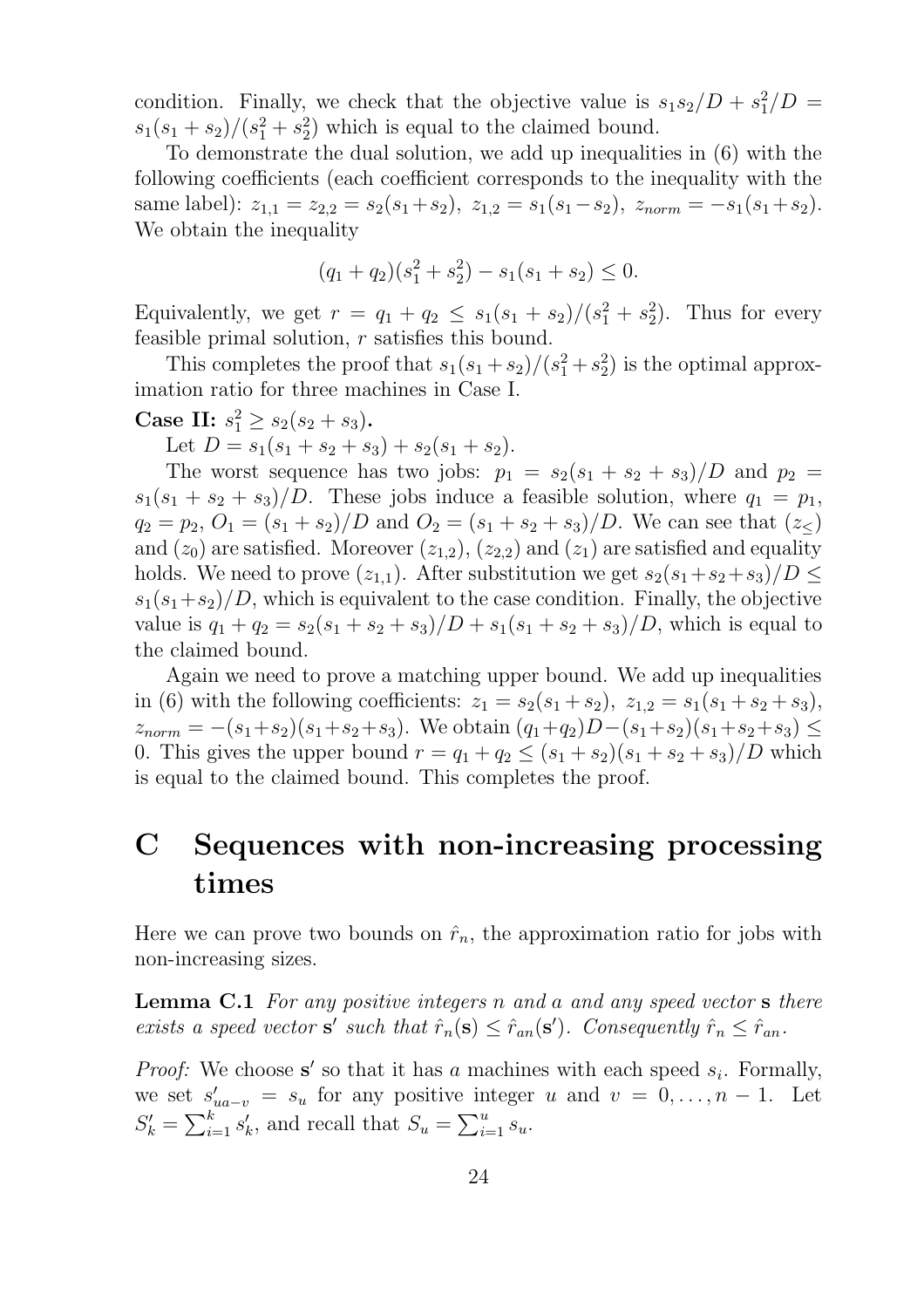Let  $k = ua - v$  for some positive integer u and  $v \in \{0, ..., n-1\}$ . We claim that  $S'_k/k \geq S_u/u$ : We are comparing two averages of some sets of speeds. In  $S'_k$  we sum a copies of each speed in the sum  $S_u$ , except that v copies of the smallest speed are omitted; thus the average can only increase. Observe also that  $s'_{an-k+1} = s_{n-u+1}$ . Thus

$$
\frac{ks'_{an-k+1}}{S'_k} \le \frac{us_{n-u+1}}{S_u}.\tag{7}
$$

In the middle step of the following derivation, we use (7) for each term in the sum (obtaining  $\alpha$  equal terms for each u). The first and the last steps follow from (3).

$$
(\hat{r}_{an}(\mathbf{s}'))^{-1} = \frac{1}{an} \sum_{k=1}^{an} \frac{ks'_{an-k+1}}{S'_k} \le \frac{1}{an} \sum_{u=1}^n a \frac{us_{n-u+1}}{S_u} = \frac{1}{n} \sum_{u=1}^n \frac{us_{n-u+1}}{S_u} = (\hat{r}_n(\mathbf{s}))^{-1}.
$$

This completes the proof of the lemma.

**Lemma C.2** For any positive integers n and  $n'$ ,  $\hat{r}_{n'} \leq \frac{n+1}{n}$  $\frac{+1}{n} \cdot \hat{r}_n$ .

*Proof:* Let  $N \ge n$  and let  $a = \left\lfloor \frac{N+1}{n+1} \right\rfloor$ . We prove that  $\hat{r}_N \le \frac{N}{an}$  $\frac{N}{an} \cdot \hat{r}_n.$ 

First we show that this implies the lemma. For  $N \to \infty$ ,  $\frac{N}{ar}$  $\frac{N}{an}$  converges to  $n+1$  $\frac{+1}{n}$ . Thus  $\limsup_{N\to\infty} \hat{r}_N \leq \frac{n+1}{n}$  $\frac{+1}{n} \cdot \hat{r}_n$ . If N is a multiple of n', Lemma C.1 implies that  $\hat{r}_{n'} \leq \hat{r}_N$ . Since the multiples can be taken arbitrarily large, together with the limit property above this implies  $\hat{r}_{n'} \leq \limsup_{N \to \infty} \hat{r}_N \leq$  $n+1$  $\frac{+1}{n} \cdot \hat{r}_n$ .

Now consider an arbitrary speed vector s'. We construct a speed vector **s** such that  $\hat{r}_N(\mathbf{s}') \leq \frac{N}{an}$  $\frac{N}{an}\hat{r}_n(\mathbf{s})$ . This implies that  $\hat{r}_N \leq \frac{N}{an}$  $\frac{N}{an} \cdot \hat{r}_n.$ 

Denote again  $S'_k = \sum_{i=1}^k s'_k$ . We choose the speeds **s** so that we divide **s'** into groups of a speeds, and  $s_u$  is the sum of the speeds in the uth group. Formally,  $s_i = \sum_{v=0}^{a-1} s'_{ua-v}$ .

By (3) we have

$$
(\hat{r}_N(\mathbf{s}'))^{-1} = \frac{1}{N} \sum_{k=1}^{an} \frac{ks'_{an-k+1}}{S'_k} \ge \frac{1}{N} \sum_{u=1}^n \sum_{v=0}^{a-1} \frac{(N-na+ua-v)s'_{na-ua+v+1}}{S'_{N-na+ua-v}} ,
$$

where the inequality follows by dropping the first  $N - an$  terms in the sum and grouping and reindexing the remaining ones, using the substitution  $k =$  $N - na + ua - 1$  for some  $u \ge 1$  and  $v \in \{0, ..., a - 1\}.$ 

Now we proceed towards bounding the inner sums. We have  $S'_{N-na+ua-v}/$  $(N - na + ua - v) \leq S'_{ua}/(ua)$ , as by the choice of a we have  $N \geq an + a - 1 \geq$